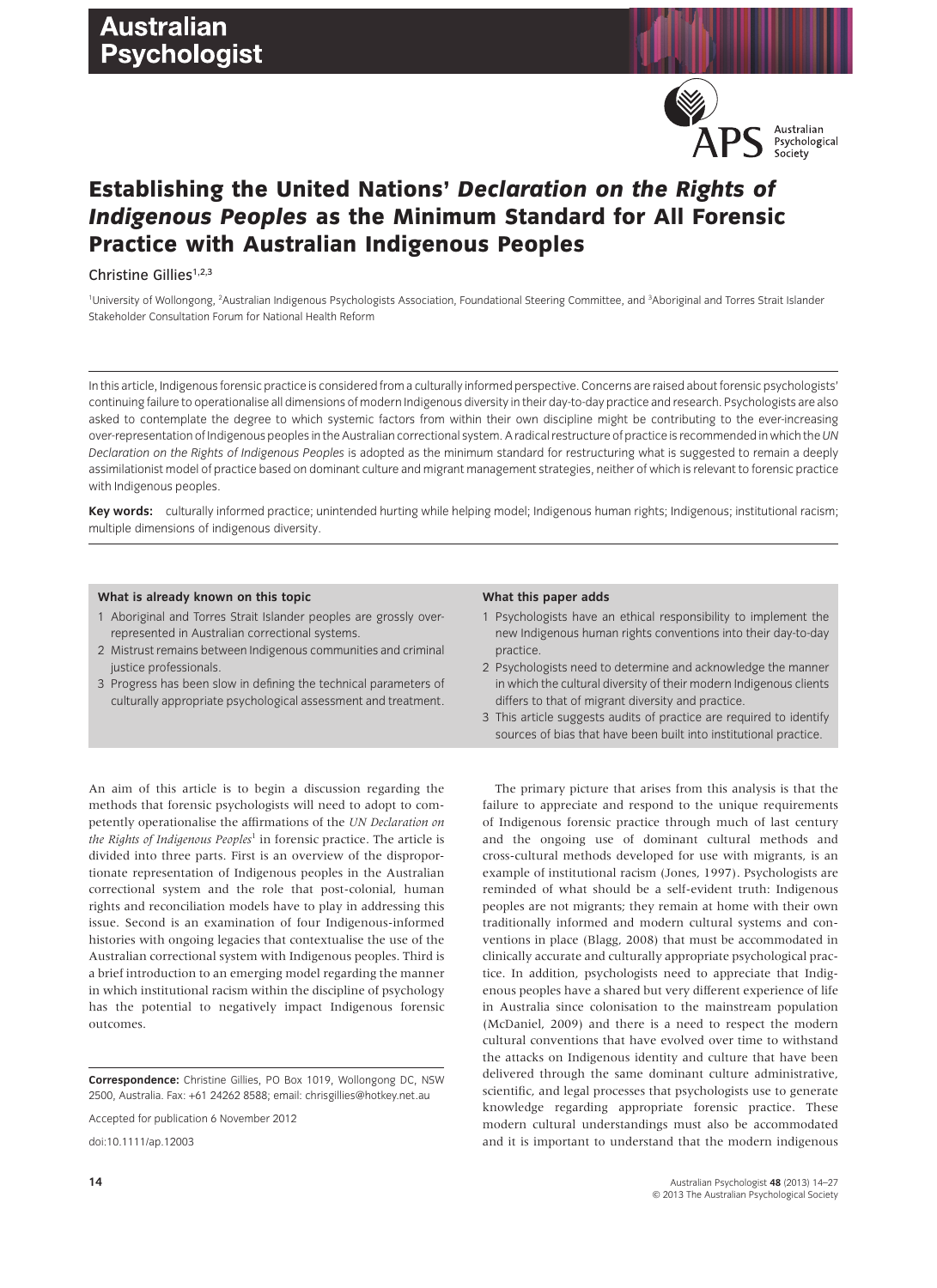cultural understandings in question intersect the space occupied by psychologists knowledge making methods.

It is suggested that when Indigenous clients, with their own cultural institutions and social practices in place, are assessed using forensic models adopting a culturally neutral data collection framework, developed for dominant culture members whose connection to cultural institutions are implicitly understood or those now separated from their pre-existing cultural institutions by migration, an unacceptably assimilationist position is adopted. This process also continues the colonisation dynamic of extinguishing the collection of culturally relevant data from the client's experience during the formal assessment process and instead establishes forensic needs for Indigenous clients based on a restricted assessment template and cultural stereotypes held in the practitioner's mind. We must accept that our Indigenous clients have made no journey to a foreign land, currently retain modern cultural ways of being and doing, and have modern cultural and human rights requirements surrounding what constitutes appropriate service delivery that our ethical codes are increasingly requiring us to respect. Yet, to date, there has been little discussion regarding how we do this in a tangible manner and how our cultural competence performance and its effect on forensic outcomes might be formally evaluated.

# **The Over-representation of Indigenous Peoples in the Australian Correctional System**

In 1991 the Royal Commission into Aboriginal Deaths in Custody (RCIADC) established that Indigenous peoples were being held in lock-ups by police, arrested, held in prison for extended periods prior to trial, and were imprisoned at a disproportionate rate to non-Aboriginal people in Australia (RCIADIC, 1991). Despite the recommendations of the Royal Commission, the situation has worsened since that time, and now approximately 25% of all Australian prisoners are Indigenous (Australian Bureau of Statistics (ABS), 2009). In Western Australia, the rate of over-representation is the most extreme (Behrendt, Cunneen, & Libesman, 2009). Indigenous youth are also more likely to be present in detention centres than non-Indigenous youth (Taylor, 2007) and under-represented in terms of their access to diversionary options (Allard et al., 2010).

Systemic bias and institutional racism across multiple points of service delivery have been described as contributing to the rate of Indigenous over-representation in the Australian correctional system by theorists working from a post-colonial theoretical framework (e.g. Blagg, 2008; Cunneen, 2011; Worrell, 2000). In the past, exponents of this position have focused attention on the criminalisation of Indigenous peoples by overpolicing (Cunneen & White, 2007; Cunneen, 2007a, 2001), ethnocentric sentencing (Hinton, 1997), diversion practices (Cunneen, 2008), the failure to adequately engage with the ever-increasing number of Indigenous community-controlled forensic initiatives (Blagg, 2008), and the manner in which protection and rehabilitation needs dramatically change in remote communities (Worrell, 2000).<sup>2</sup> However, if the lens is directed inward, it must be recognised that psychologists have been loath to consider how systemic bias present in the justice and correctional systems should be accounted for in assessment algorithms and if corrective scoring adjustments are required to increase the validity of test results. Nor have they considered or if their own assessments and non-Indigenous style interventions might also contribute bias and negatively influence forensic outcomes. Similarly, there is no evidence that psychologists have considered the circumstances that necessitated dynamic adaptations to traditional Indigenous cultural practices that have occurred since colonisation, and the modern cultural practices, understandings, and expectations that have resulted, and must also be accommodated in culturally appropriate practice. It is suggested that adopting a human rights approach can begin to remedy this situation (Also see Cunneen, 2007b for further discussion regarding human rights and criminology).

### **Why a Human Rights Approach?**

*In the words of the Universal Declaration, this moment [Australia's endorsement of the United Nations Declaration on the Rights of Indigenous Peoples] is a test for the nation of how truly we believe in the inherent dignity and the equal and inalienable rights of all members of the human family.*

Dr Tom Calma, ATSI Social Justice Commissioner—Human Rights and Equal Opportunity Commission (2004–2010).

James Anaya, the Special Rapporteur on the situation of human rights and fundamental freedoms of Indigenous peoples, has addressed the issues of why a special declaration of human rights was required for Indigenous peoples. He concluded that:

*It is precisely because the human rights of Indigenous groups have been denied, with disregard for their character as peoples, that there is a need for the Declaration. In other words . . . the Declaration exists because Indigenous peoples have been denied equality, selfdetermination and related human rights. It does not create for them new substantive rights that others don't enjoy. Rather, it recognises for them rights that they should have enjoyed all along as part of the human family, contextualises those rights in light of their particular characteristics and circumstances and promotes measures to remedy the rights' historical and systemic violation.*

James Anaya (2009, p. 63)

When Australia became a signatory to The Declaration in 2007, its affirmations were accepted as the minimum standards for all interactions with Australia's first people in all settings, and it was agreed that the country's institutions and service providers would become responsible for implementing its articles (see UNDRIP Articles 42 and 38). The Declaration is not intended to only be a consciousness-raising mechanism that draws attention to areas in which human rights have been denied; it has also been structured to correct the systemic denials that have occurred historically and necessitated the evolution in cultural practice referred to above. In addition, its affirmations are written in a form that is transferable into contemporary professional standards. The appropriateness of The Declaration as the minimum standard for all scientific work in the social sciences has already been affirmed (Boatshed Declaration, 2009), and the ethical principles arising from The Declaration are currently being added to the human rights standards in the *Psychologists' Code of Ethics* (APS, 2007) and the *Guidelines for the Provision of Psychological Services for and the*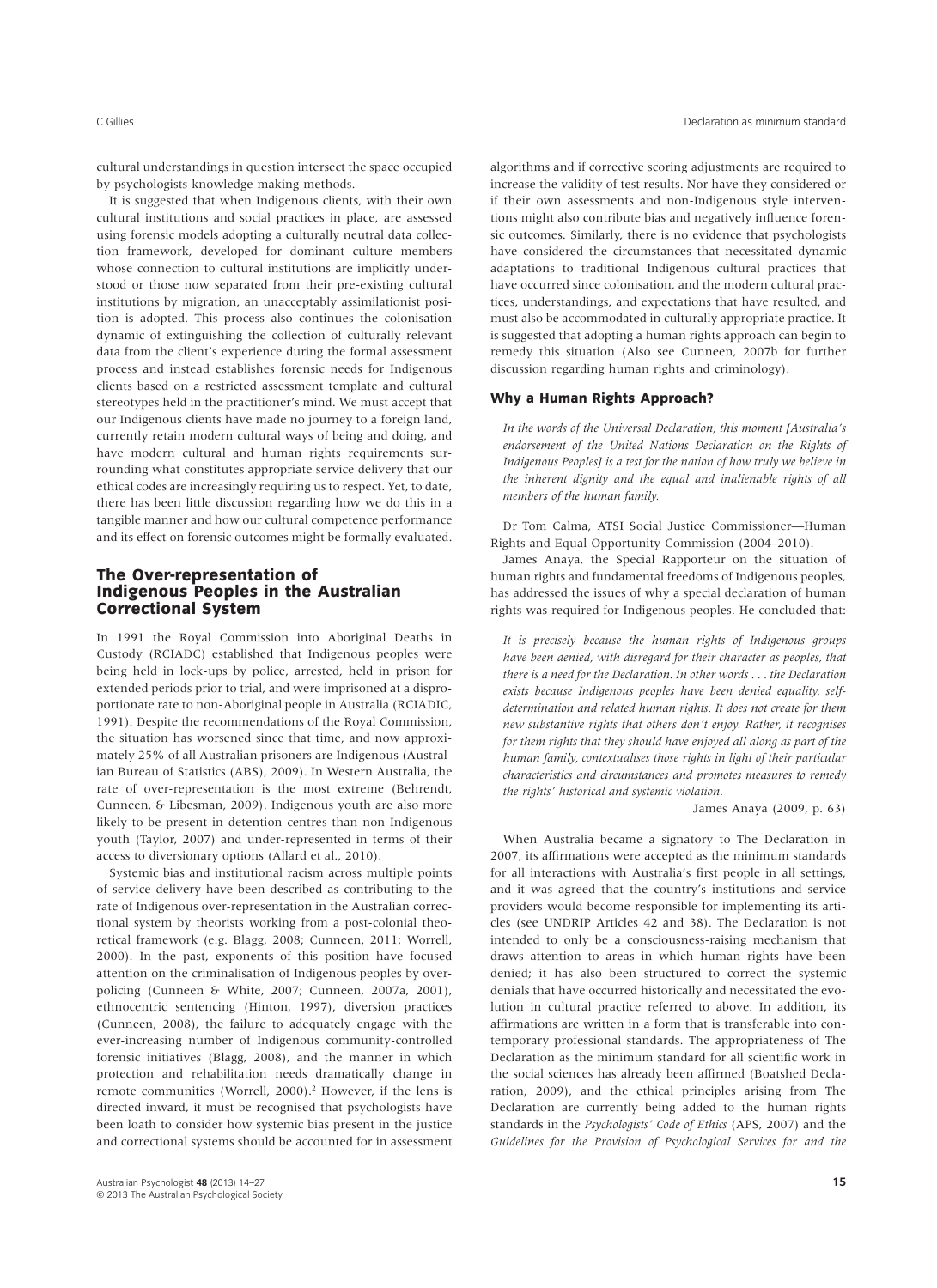*Conduct of Psychological Research with Indigenous People of Australia* (Australian Psychological Society [APS], 2003 under revision). One needs to read The Declaration carefully to appreciate the wide-ranging rights that have been affirmed and consider their implications for practice.<sup>3</sup>

Reconciliation Australia was established in 2001 as an independent body to facilitate a continuing national restoration of the relationship between Indigenous and non-Indigenous Australians, and to promote critical awareness of the social values, priorities, and cultural assumptions held by Indigenous Australians. During the *Decade of Reconciliation*, public and private services across Australia began developing Reconciliation Action Plans (RAPs) to facilitate the auditing, identification, monitoring, and correction of "invisible" systemic discriminatory processes in their organisations. However, in regard to the profession of psychology, it was initially necessary for Dudgeon and Pickett (2000) to caution that a successful reconciliation process could not be imposed by non-Indigenous psychologists working alone and that psychologists must develop the willingness to listen to Indigenous members of the profession.

Sufficient empowerment of the Indigenous voice has occurred within the APS in recent years for this process to begin, and the first RAP has just been launched by the Australian Psychological Society at its 2012 Conference.<sup>4</sup> The work to implement the RAP has been led, as is appropriate, by the Australian Indigenous Psychologists Association (AIPA) and the Senior Executive of the Australian Psychological Society. However, the reconciliation audit and action plan approach was originally implemented nationally to fulfil a recommendation by the Royal Commission into Aboriginal Deaths in Custody (RCIADIC, 1987–1991). Given the link between forensic work and the origins of these methods, it is surprising that the APS College of Forensic Psychologists at the time the report was first published, or since, has not begun to at least seek Indigenous advice, subject itself to a preliminary review of Indigenous forensic practice and think about its reconciliation needs. Forensic psychologists who have made the transition to establishing Indigenous partnerships to facilitate an effective forensic framework or consider Indigenous-specific approaches appear to be small in number (Allard et al., 2010; Day, 2003; Day, Jones, Nakata, & McDermott, 2011).

In addition, in 2011 the Forensic College produced an electronic edition of all forensic articles originally published in the three main APS journals between 2001 and 2011.<sup>5</sup> The overall article count was 22. However, only one (4%) of the total forensic papers published in APS journals in the decade considered an Indigenous-specific topic. During the same time period, only 29 (1%) of the international articles indexed by the search term "forensic" and 39 (1%) of the articles indexed by the search terms "crime" or "criminal" identified Indigenous-specific forensic topics in searches conducted on the APS-recommended database (EBSCOhost)6 . In the corresponding period, Indigenous peoples comprised up to one quarter of the convicted adult population and just under half of the convicted juvenile population. This rate of professional consideration of Indigenous-specific needs and issues hardly constitutes adherence to the "best practice model" psychologists claim to adopt.

In addition, the poor response rate of forensic psychologists to two major ancestorally-based disproportionate outcomes that regularly confront forensic psychologists is astounding: the

over-representation of Indigenous peoples in the Australian correctional system and the Australian Indigenous population having the worst health status of any Indigenous peoples on earth (United Nations Permanent Forum on Indigenous Issues, 2009). Why these issues have not adequately penetrated practice is incomprehensible when the parameters of inequity seem, on face value, to be harbingers of crisis, but also within a post-colonial theoretical framework, harbingers of potential assessment error and institutional racism (Jones, 1997).

In addition, the adoption of imposed top-down models of forensic practice with Indigenous clients that are devoid of cultural validation (Andary, Stolk, & Klimidis, 2003), practising "as if" Indigenous culture is no longer culturally and historically unique, and assuming that cultural considerations can be organised at the point of service delivery in an ad hoc fashion are also potent examples of the historical and ongoing violations of the rights of Indigenous peoples referred to by Anaya (2009). They are also specifically inconsistent with the affirmations of The Declaration and incompatible with accepted Australian Indigenous cultural practice.

A more systematic approach to implementing the affirmations of The Declaration in forensic and clinical practice is needed, and forensic psychologists cannot wait for methods to be developed overseas. It is here, at home, that the outcomes are among the most disproportionate. It is Australian forensic psychologists, working in partnership with Indigenous stakeholders, who should be leading the world with innovation in assessment and intervention with Indigenous peoples, not waiting to import them from New Zealand, Canada, or America where the track record for culturally competent practice is similarly poor from an Indigenous perspective.

## **The Context**

To appreciate how the "historical trauma paradigm" (Atkinson, Nelson & Atkinson, 2010) has implications for understanding Indigenous criminality, the social and emotional well-being and mental health problems that beset Indigenous peoples in the criminal justice system (ACRRMH, 2009; Baldry, Dowse, & Clarence, 2011), and the trust, transference and engagement issues that pervade forensic practice, a solid grounding in the historical underpinnings in areas relevant to forensic practice is required.

# **History 1: Criminalisation of Indigenous Australians**

*Indeed, there is something hauntingly unreal about a scholarly discipline dedicated to the study of crime, the criminal and the criminal law that focuses almost exclusively upon the actions of lawbreaking individuals, while turning a blind eye to the mass terrorism imposed upon innocent people by slavery, colonialism and their continuing legacies*

Stephen Pfohl, Foreword to Counter-Colonial Criminology: A Critique of Imperialist Reason.

It was common in other British colonies for native courts to be established at the time of colonisation, where day-to-day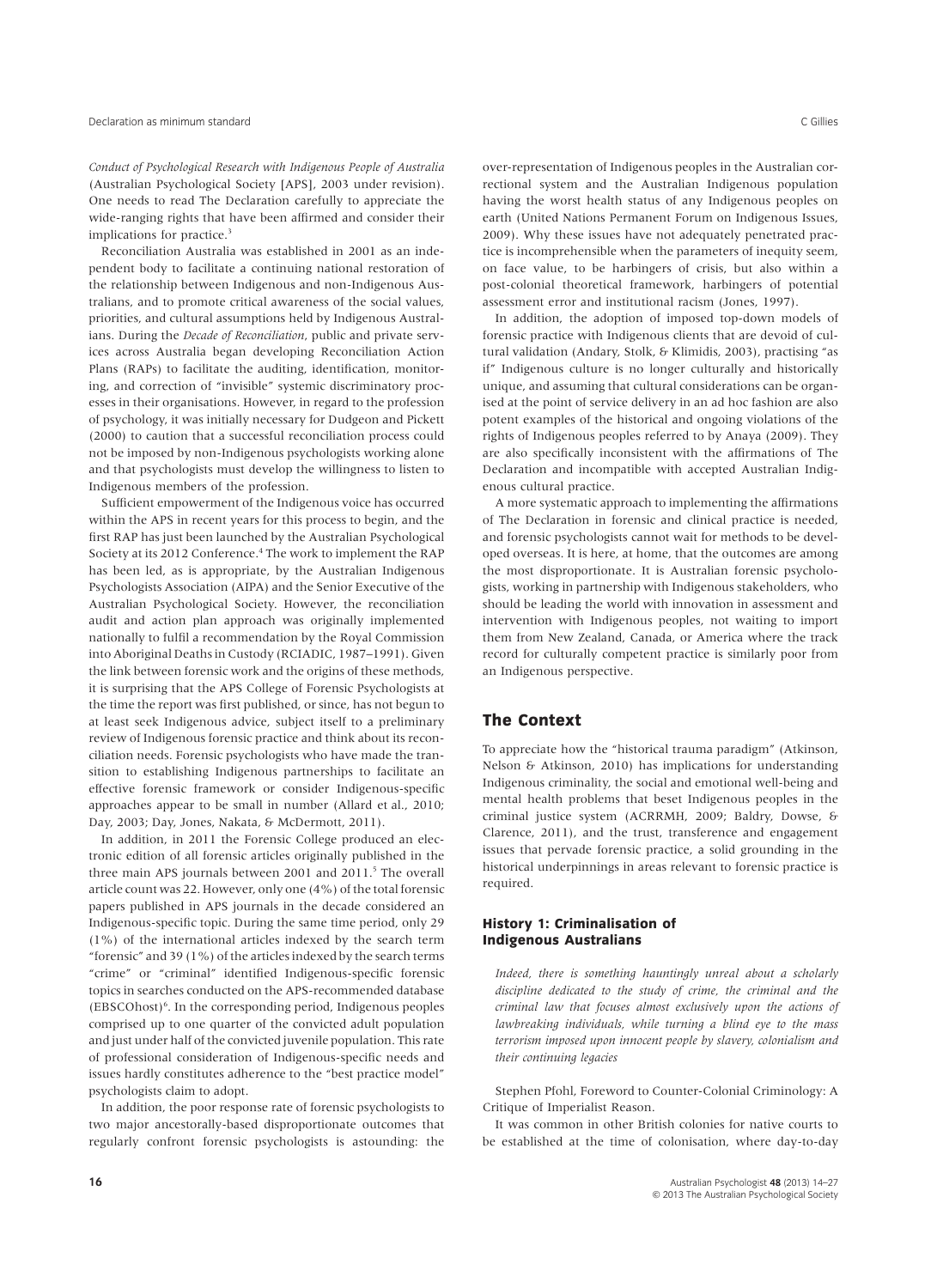legal issues could be managed in the traditional manner, and those with tribal authority were reinstalled by colonial governments to oversee local management across their traditional lands (Merry, 1992). Treaties were also negotiated. However, Australia was settled at a very specific time in history, after Britain lost America in a war fought obsessively to provide race rights. To ensure no further lands were lost due to race rights issues, British colonial management practices were restructured at the time of the settlement of Australia.

The Colonial Office (the Colonial Administrators) became part of the War Office (the military) and were co-located for effective co-management (Gillies, C. K., unpublished data). All footholds for those being colonised that might later allow colonial power to be challenged were eliminated from settlement planning and early practices. No native courts or treaties were established, and the pre-existing lines of authority acknowledged in other colonies were rendered invisible. In addition, new geographic boundaries were imposed over traditional—up to 50,000-yearold cultural regions and traditional communication pathways between regions were displaced. In later periods, cultural groups were systematically intermingled and children removed from their parents and denied knowledge of their people and country.7

The colonising method was to render invisible all markers of culture, authority, link to land and community. This method simply involved refusing to acknowledge that links existed, refusing to discuss or report on the matters, and using the justice system to control dissent. This approach has remained over the centuries in methods retained in our current practice. Today there is a strongly held modern philosophically understanding in many Indigenous communities that the same colonising objectives remain in situ in administrative, political, clinical and scientific practices that are still impervious to Indigenous understandings. Such processes are conceptualised in the theoretical construct of 'ongoing colonisation', which is seen as a ongoing form of modern cultural suppression by culturally blind professional practice.

This philosophical perspectives, gives meanings to many modern Indigenous people, and shapes the attitudes, values, beliefs, ideas that underlie modern Indigenous cultural practices, participation and the products of Indigenous society. In other worlds, this perspective features strongly in the culture's modern view of the world that psychologists must also respect in culturally appropriate practice. However, it is also critical to recognise that what is required in this domain of culturally appropriate practice also intersects with the very manner in which knowledge is generated scientifically and interventions are chosen as appropriate. Many methods accepted in the mainstream are seen as still silencing the collection of culturally relevant information in formal processes and as leaving the cultural competence of the practitioner free from formal evaluation.

As psychologists attempted to use culture-free tests developed for use with migrants separated from their cultural links, they engaged in "ongoing colonisation" with Indigenous peoples when they again adopted the coloniser's method of removing all markers of culture at the point of data collection in tests and formally structured interviews. However, they retained the authority, be it uninformed authority, to make the decisions regarding what needed to be implemented culturally

when their knowledge of such matters was all but nonexistent. This is not a formula likely to produce a reliable and culturally appropriate practice, however, it is a method still firmly entrenched in modern forensic practice.

However, the context of forensic practice is also shaped by other historical factors. By 1991, it was recognised as necessary to conduct region-by-region accounts of the historical interaction between Indigenous peoples and the Australian correctional system as part of the Royal Commission into Aboriginal Deaths in Custody (RCIADIC, 1987–1991). Using the example of Western Australia, it was reported that "the history of Aboriginal people and the criminal justice system in Western Australia has been marred by discrimination, over-regulation and unfair treatment," and that "... past government policies and laws have shaped Aboriginal people's contemporary perceptions of the justice system" (RCIADIC, 1987–1991,5.1.1 cited in Law Reform Commission of Western Australia, 2005, p. 94) and that ". . . the relationship between Aboriginal people and the police was significantly damaged by the role that police officers played in removing children from Aboriginal families and enforcing discriminatory legislation" (McRae, Nettheim, & Beacroft, 1991, p. 239).

To understand why the Royal Commission and Law Reform Commission of Western Australia arrived at these conclusions, it is helpful to consider the following historical instances from Western Australia as an example of what was occurring nationally to varying degrees. As recently as the late 1950s—that is, in the memory of Elders still alive today and in the memory of adult children who were parented in the presence of the trauma states created in their parents from living under such conditions—it was unlawful for Indigenous peoples to possess alcohol, to move freely across Aboriginal reserves (missions) or to move freely between reserves. Aboriginal peoples were not permitted to enter townships unless they were gainfully employed, nor were they permitted to leave their place of employment without the permission of the Native Affairs Commissioner. Children were lawfully removed from their parents, community, and culture by police and welfare officers, and any Aboriginal person, who was required to give evidence in a legal case, in any capacity, would be incarcerated until the case was heard. The public execution of Indigenous peoples also continued after it was abolished for white people in three states of Australia (Finnane & McGuire, 2001). In NSW, if employment was arranged for an Indigenous person in a town by the protector and they were accompanied by their family, their children could be expelled from any department of education school upon the request or complaint of any non-Indigenous parent who felt uncomfortable about having an Indigenous child present in their children's classroom (Fletcher, 1989 on NSW). Similar systems were likely to have existed in other states.

These laws led to a fracturing of trust towards those who were required to enforce the law (i.e. policing, criminal justice, welfare, and the education systems), the remnants of which remain strong today. Many of these practices continued even after the laws were rescinded, and the capacity to expel students from NSW Department of Education schools solely for being Aboriginal was only removed from the statutes in 1996.8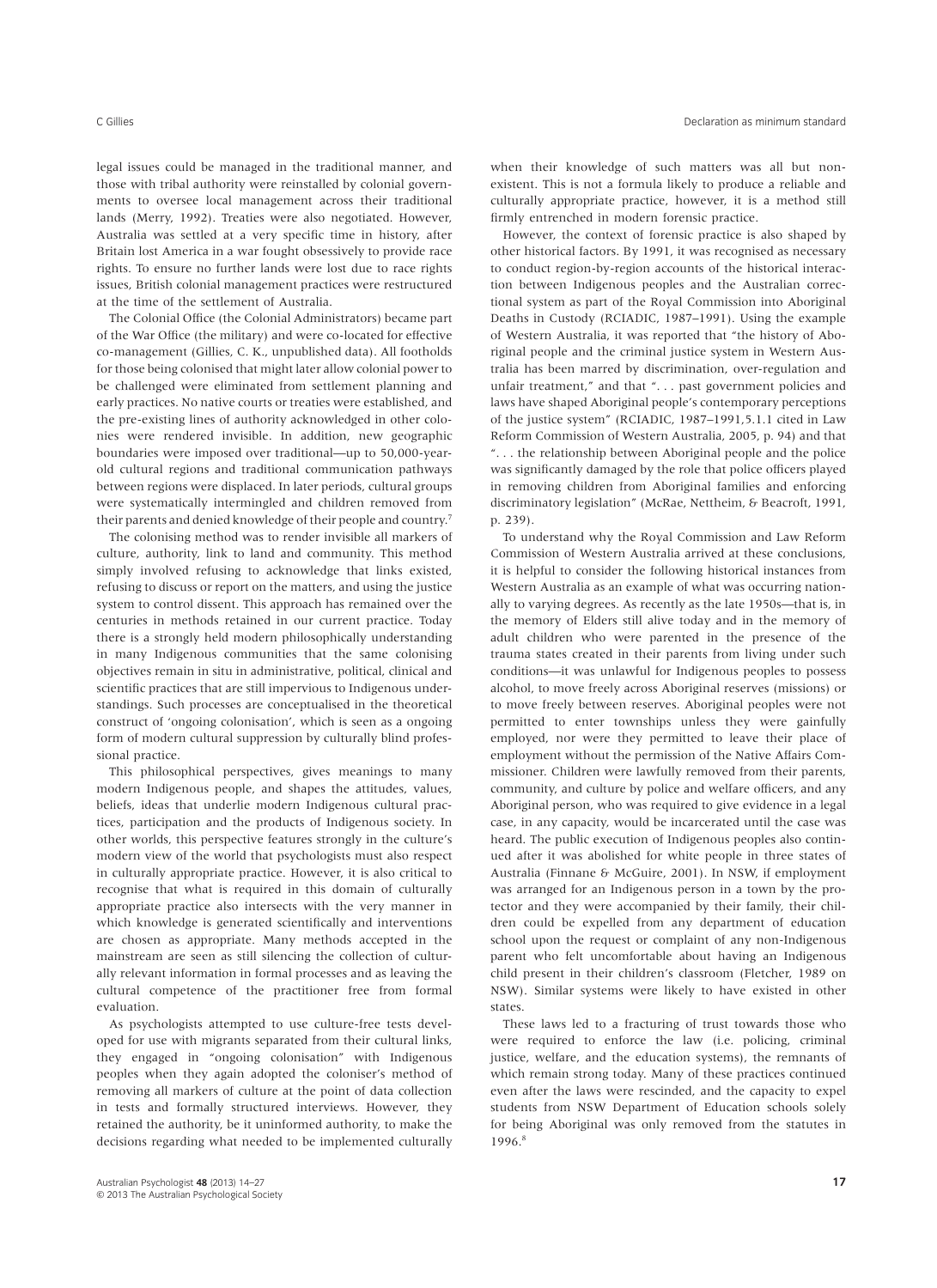### **History 2: Protracted Struggle for Indigenous Human Rights in Australia**

Indigenous responses to the conditions described above were never passive, despite the very slow replies of successive governments to their expressed concerns. Formalised activism to gain greater autonomy and the right to culturally appropriate treatment and lifestyle commenced in 1925 (see Attwood & Markus, 1999). Consider the campaign to gain *The Apology*, necessary for community healing and to restore relations with mainstream service providers before full engagement with services can occur. While only recently provided, lobbying began in 1937. To gain relief from this very slow domestic pace of response, Indigenous peoples turned to international lawmaking processes of the United Nations. However, this mechanism also required reform, since the United Nations was also originally a tool for the dispossession of Indigenous lands and provided only limited support for Indigenous aspirations (Anaya, 1996). Nonetheless, Aboriginal delegates contributed to the Working Group of Indigenous Populations (the forerunner to the Expert Mechanism on the Rights of Indigenous Peoples) and after the 1970s, the United Nations Permanent Forum on Indigenous Issues. Change occurred very slowly over time.

As non-government organisation observers, Indigenous representatives were able to sit on the UN Economic and Social Council, allowing them access to various UN forums and the capacity to provide submissions to The Human Rights Committee, thus contributing to the setting of international standards (see Davis, 2008 for a full discussion).

There are 183 member states of the UN worldwide with surviving colonised populations contributing to the UN Permanent Forum on Indigenous Peoples (2009). These countries contain 370 million Indigenous peoples living under the aftermath of colonisation who wish to remain separate from Western culture. Australian Indigenous peoples are very firmly one such group. The primary goal for many Indigenous peoples is to maintain, revitalise, and restore their separate culture, and the right to do so is a primary aspiration affirmed in The Declaration that Australia has officially endorsed, and is being written into policy. Thus, practice guided by the "as if" problem—that is, "as if Indigenous culture is completely Western now"—is the hallmark of culturally incompetent practice that fails to appreciate the existence of bicultural identity and bicultural determinates of behaviour.

Australian representatives to the UN attracted much criticism during the negotiations of The Declaration. Australia was one of the last countries with an Indigenous population in the world to support The Declaration and attracted criticism during the negotiations. Australian non-Indigenous representatives worked hard to reduce rights affirmed at home but also the rights for the other 370 million Indigenous peoples who comprise the poorest people on earth (Corry, 2007). Australia was also the subject of a UN Early Warning and Urgent Action Procedure regarding the level of discrimination occurring in Australia at the time. Psychologists need to seriously consider the possibility that their Indigenous clients live in a shared but very different Australia to that which they enjoy, and that serious academic evaluations of Indigenous day-to-day life and exposure to racism are poorly articulated in our scientific literature.

### **History 3: An Aboriginal History of Australian Psychology**

Indigenous peoples do not access and engage with health and rehabilitation services in the same way as non-Indigenous Australians (Dudgeon, Grogan, Collard, & Pickett, 1993; Garvey, 2000; Westerman, 2004). This practice can undermine genuine compliance with forensic programming, and contextualises the importance of the *Indigenous vouching system* to gain programming compliance. Failure to seek formal help when problems are present is not a uniquely indigenous behaviour; however, there are unique antecedents to the problem with Indigenous Australians that also intersect our profession's "disremembered" history.

Post disciplinary-specialised psychologists have been criticised for failing to correct accounts of Indigenous peoples' inferior intelligence broadly published in the media (rather than in the scientific literature) in Australia (Human Rights and Equal Opportunity Commission, 1997), later for not highlighting the impact of child removal on bonding capacity (also, see Davidson, 1995, 1998), and for allowing the justifications for the pre-1970 management approaches to remain unchallenged in a meaningful way (Ranzijn, McConnochie, & Nolan, 2009).

Certainly, the different objectives for punishment and internment of Indigenous peoples in Australia do not appear to have been challenged by psychologists when general discipline practices were publicly challenged at the AGM of the South Australian Psychological Society (1967, cited Cooke, 2000) or in later enquiries of the Working Party into Punitive Techniques (Clark, 1970). Today, senior psychologists monitor conditions in detention centres for refugees, but again the conditions that Indigenous children and adults experience in mainstream correctional facilities are not monitored despite the poor recidivism management outcomes. It has been acknowledged that "psychology has been complicit in colonisation" (Rickwood, Dudgeon, & Gridley, 2010, p. 14), "enlisted as an agent that supported assimilation and oppression" (Dudgeon & Pickett, 2000, p. 86), and even provided "the 'scientific' rationale for negative race theory and legitimising a succession of oppressive policies, which almost destroyed Indigenous cultures and populations" (Ranzijn et al., 2009, p. 186).

Indigenous Elders sometimes tease Indigenous psychologists about their profession's lack of knowledge regarding their own "disremembered" history of association with the eugenics movement that contributed to the conditions and ongoing fears Indigenous peoples endured and partly retain. The author has certainly been asked, "How can we trust professionals who don't even know their own history to make expert decisions about us?" The influence that remains known in Indigenous oral history, and still shapes perceptions of psychological services in some Indigenous people, requires a broader mapping of the history of ideas and archival research, which is well underway (Gillies, C. K., unpublished data). However, to give an example, Dr Kenneth Cunningham (1890–1976) was the founder of the Australian branch of the British Psychological Society (Victorian Branch), foundation chief executive officer and then director of The Australian Council of Educational Research (ACER: 1939–1954), and chair of the Social Science Research Council of Australia (1930–1954); but he was also a member of the Eugenics Education Society, a eugenics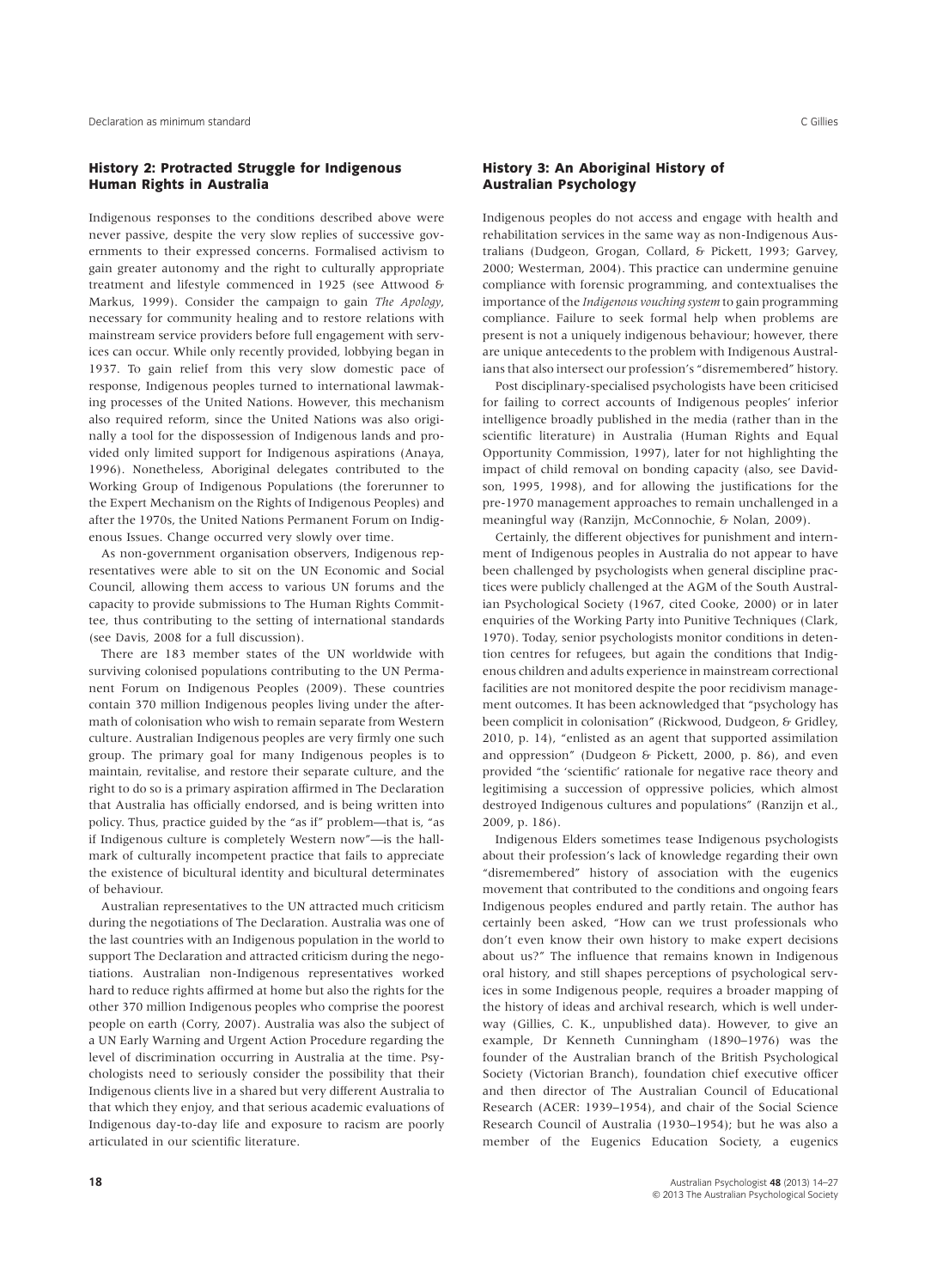organisation in Victoria modelled on the British organisation of the same name dedicated to educating the population and officials about the usefulness of sterilisation as a method of eliminating poor breeding stock from the human population.

Dr Cunningham was also a pre-war member of the organising committee of a separate organisation, The Eugenics Society (Victorian Branch formed 1936), and was so committed as to remain its president post-war after others quickly distanced themselves from such affiliations following the discovery of the eugenics-inspired Jewish Holocaust. His fellow members included the president of the Royal College of Physicians and the chief justice of the supreme court of Victoria (Jones, 2011). This triumvirate should, under normal circumstances, have played roles in developing each of their professions' safe and just practices for Indigenous clients appearing before the court, while in custody and in educational settings, and establishing a vibrant research agenda to identify appropriate recidivism and health-care requirements. However, the paucity of research published in these years regarding appropriate interventions with Indigenous peoples still influences the inadequacy of our current best practice literature.

While the field of psychology essentially remained grounded in philosophy until WWII and ACER did not represent the profession as a whole (Cooke, 2000, p. 8), it is important to recognise that our early disciplinary history still intersects the Indigenous theories of attempted genocide and social hegemony. A goal of establishing the first psychology clinics in Australia was to conduct the testing to establish the levels of "feeblemindedness" present, using intelligence quotient (IQ) measures, which the members of the Eugenics Society lobbied to have accepted as grounds for voluntary sterilisation in state legislation in Victoria. It was in this context that early research with Indigenous clients occurred and early studies of Indigenous IQ were conducted in association with the more extreme members of the eugenics movement most of whom were medical doctors specialising in the field of anatomony, wrongly remembered today as anthropologists. (Gillies, C. K., unpublished data). Biased test results that underestimated IQ had much more sinister implications in this period and also validated the use of segregated education with a restricted curriculum with Indigenous peoples nationally. Other groups such as the poor and mentally ill were also targeted by eugenists, but it is important to recognise that Indigenous peoples were not free to make their own decisions in this period. Unlike other groups, any decision about the usefulness of sterilisation would have been made on their behalf by the State Aboriginal Protector and mission managers, several of whom already practised eugenics principles in their day-to-day management of Indigenous people.<sup>9</sup>

Dr Cunningham also arranged the funding to send professionals who were establishing our public health and medical services, to eugenics programs in the USA and Britain to learn how to duplicate the service models used in our fledgling public services. The services developed did not recommend themselves to Australian Indigenous peoples, scientifically classified at the time as among the lowest on hierarchical developmental scales of mankind,<sup>10</sup> and therefore the group implicitly recognised as most in need of eugenics attention.<sup>11</sup> Today, programs developed with Indigenous peoples in community consultation simultaneously allow the programs to be developed in a culturally appropriate

manner in the absence of a healthy literature regarding such matters, but also allow the program to be reviewed by Elders, and its safety vouched for to the wider Indigenous community. Trust for mainstream health professionals remains low. Indigenous clients may attend compulsory programs without vouching in place, but that does not mean that genuine engagement with the program will occur. A significant indicator of cultural incompetence with Indigenous clients is assuming that trust will be automatically given to health professionals and service providers who have not been the subject of vouching. The right of Indigenous communities to be consulted about all programs developed for Indigenous peoples, including those in the correctional system, and to have culturally appropriate non-assimilationist programming provided, are rights now affirmed in The Declaration. In addition, the degree to which the Indigenous community monitors the safety of programs and influences compliance, even in urban environments, should not be underestimated. Thus, referring clients to programs without knowledge of the community's involvement in developing and vouching for the program is an example of culturally incompetent practice and is likely to significantly undermine recidivism outcomes.

#### **History 4: Statisticians and Epidemiologists**

The history of the scientific development of statistical methods is also inseparable from the development of eugenics theory. Statisticians played a unique role in colonising Australia. Karl Pearson, of Pearson-*r* fame, from one of his many official appointments at the University College London (Galton Chair of Eugenics), advocated the withholding of any form of aid to the dispossessed Indigenous peoples of the British empire. He declared Australia as the best example of "masterful human progress . . . where the lower race had given way to a great civilisation" (Pearson, 1901, p. 41). Prior to the establishment of a training school for administrators of Aborigines in Australia at the University of Sydney School of Anthropology, British administrators who established careers in Australia were mostly trained at affiliates of the University Collage London where Pearson taught. Indigenous peoples were forced to endure the conditions that were established in this early period and which remained unchecked until the early 1970s.

By 1921, we also find the Australian Commonwealth Statistician of the Commonwealth Bureau of Census and Statistics, the forerunner of the ABS, well versed enough in eugenics to be appointed as the Australian Prime Minister's representative at the World Congress of Eugenics held at the American Museum of Natural History NY (1921), and then subsequently nominated Congress Vice-President by Charles Davenport of the Cold Spring Harbour—American sterilisation movement and Major Leonard Darwin, president of the British Eugenics Society (now called the Galton Society, in memory of Charles Galton, it's founder). So blatant was the habit of colonising by rendering Indigenous matters invisible, it was necessary to seek the right to collect national census data about the circumstances of Indigenous peoples for the first time in Australia in the 1967 referendum, which also affirmed Indigenous peoples' right to vote.

However, initially, the existing measures and data collection methods used in the census were found to be culturally inappropriate, causing assessment error. The ABS has had to run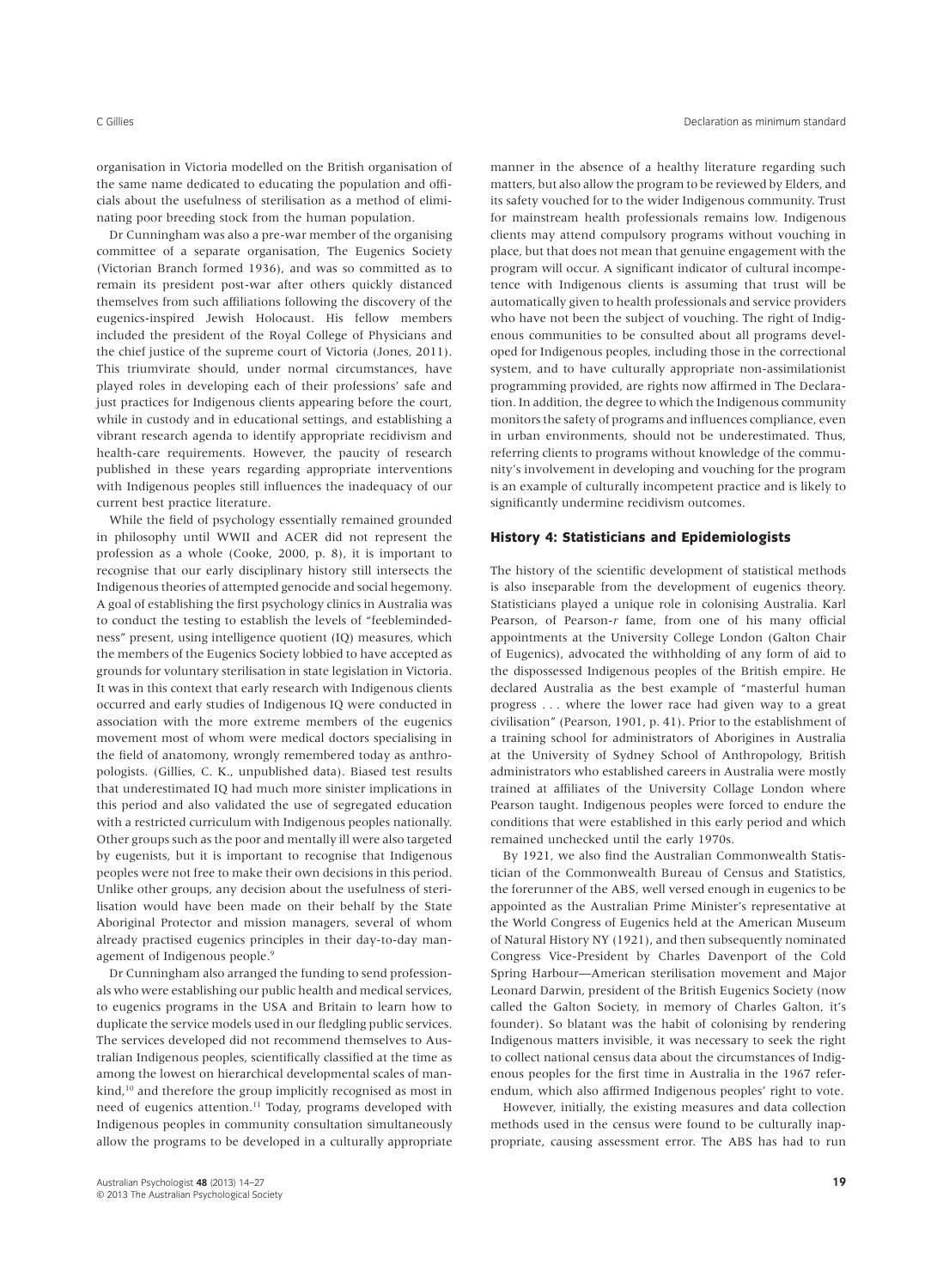many projects and adopt alternative data gathering methods to achieve valid and reliable results, and Indigenous academics and community consultants have worked tirelessly to 'decolonise'12 Australia's statistical and population data collection framework known as the Social Determinants of Health Framework by slowly introducing measures that capture the Indigenous understanding of Social and Emotional Well Being. The Health and Welfare of Australia's Aboriginal and Torres Strait Islander Peoples (ABS cat. no. 4704.0) now provides a comprehensive national statistical overview of Aboriginal and Torres Strait Islander health and welfare and is evaluated by the ABS and the Australian Institute of Health and Welfare (AIHW). However, the decolonisation process has been ongoing since the 1970s and can only advance in accordance with the level of test development undertaken to produce measures that capture Indigenous cultural understandings. The same is true for the work of psychologists in clinical and forensic settings.

Indigenous decolonisation and reform of forensic databases has slowly begun to occur, generally via a process of Indigenous advisory groups and the implementation of recommendations made in Indigenous health consultations (e.g., Swan & Raphael, 1995). For example, Indigenous input of culturally relevant criteria in forensic statistical collections has resulted in data collection regarding matters such as Stolen Generation status, and highlights the high proportion of Indigenous prisoners who were forcibly institutionalised as children. However, whilst some database custodians have shown a keen awareness of Indigenous issues this work is far from complete. Studies using forensic databases for research can only produce valid results if the template used for measurement is broad enough to collect all relevant information, and the measures include variables that are conceptually equivalent in Indigenous culture. Yet, forensic databases have not been "decolonised" to the same extent as other data collection frameworks, and Indigenous Steering Groups are not always used to resolve issues of conceptual equivalence and restricted item template interpretations in research using this information, despite policy commitment to do so being in place.

With the long history of statistical methods and scientific racism<sup>13</sup> walking hand in hand, only methods with strong face validity should be used in Indigenous research. The use of statistical methods to re-norm tests with restricted templates and samples that are devoid of cultural meaning cannot be endorsed. In addition, proceeding in forensic work without Indigenous consultation and respect for Indigenous cultural integrity now occurs in breach of several affirmations of The Declaration.

There are many issues to consider: What are the acceptable indicators of validity and reliability in Indigenous research? What are appropriate "non-Western criteria measures" for validating non-Western concepts of mental health adopted by Indigenous peoples? How should culturally informed samples be constructed, and what sample descriptors should be used? What level of statistical analysis should be used in samples that measure across cultural groups and are therefore heterogeneous? Critically, for risk assessment: Are our mainstream actuarial predictors for forensic work, derived from state and national data collections, also "actuarial fictions" in the Indigenous arena, as has been identified in Canadian Indigenous suicide risk prediction work (Chandler & Lalonde, 1998)? In this work, national risk indicators were found to vary across Indigenous culturally derived regions in terms of the level of human rights, self-determination, and cultural restoration returned to the community in which the client lived, and not the broad Western construction of the client's ethnicity.

These are vexed questions beyond the scope of this article, but certainly topics requiring careful consideration in light of the understanding that many of the culturally inappropriate, unacceptable methods implicitly accepted by mainstream psychologists are yet to be challenged but are clearly on the need to be decolonised radar of Indigenous spokespeople. In addition, The Declaration affirms the right of Indigenous peoples to restore traditional community names, cultural practices and their integrity as culturally based people. This has implications for the manner in which knowledge is constructed and the methods currently in use.

# **Psychology and Human Rights**

In June 2009, the APS submission to the National Human Rights Consultation stated that psychologists "supported the strengthening of the Human Rights culture and legal framework in Australia" (Australian Psychological Society [APS], 2009, p. 1). This view is consistent with the profession's *Code of Ethics* (Australian Psychological Society [APS], 2007) and, in particular, reflects the *General Principle, Respect for the Rights and Dignity of People and Peoples and Standard A.2.1*. The *Guidelines for the Provision of Psychological Services for and the Conduct of Psychological Research with Indigenous People of Australia* (APS, 2003), which as previously noted are being revised to include our specific ethical obligations to Indigenous peoples. The degree to which forensic psychologists embrace this process and engage with selfdetermination will be a true test of sentiments expressed in our profession's ethical code.

To assist psychologists in conceptualising the way forward, it is suggested that the culturally and linguistically diverse framework used in migrant psychology is inadequate to conceptualise the multiple domains of Indigenous diversity to be considered for a colonised people now restoring their human and cultural rights and engaged in decolonising professional practices used with Indigenous clients. It is important to understand that cultural practice is not static, and it is only by working within these modern cultural requirements that successful interventions will be provided, and Indigenous clients will feel safe enough to truly engage.

An emerging model regarding the multiple ways in which an Indigenous framework is diverse is provided below to assist psychologists preparing for consultations and forensic and clinical practice. However, this information is provided with the following non-negotiable caveat. The notion of *pan-Aboriginality*<sup>14</sup> is not accepted by many Indigenous Australians, and as a result, there can be no single authoritative account of what is needed across all Indigenous cultural groups. The information provided can support psychologists to prepare for local consultations with the appropriate representatives of their local Indigenous communities and be able to consult in a meaningful manner. The local perception of events and requirements must always be confirmed with appropriate representatives of the community in which one works and to which ones clients will return after incarceration. Cultural consultants can also be consulted and can be found in the departments of health in most capital cities (Table 1; Gillies, C. K., unpublished manuscript-a).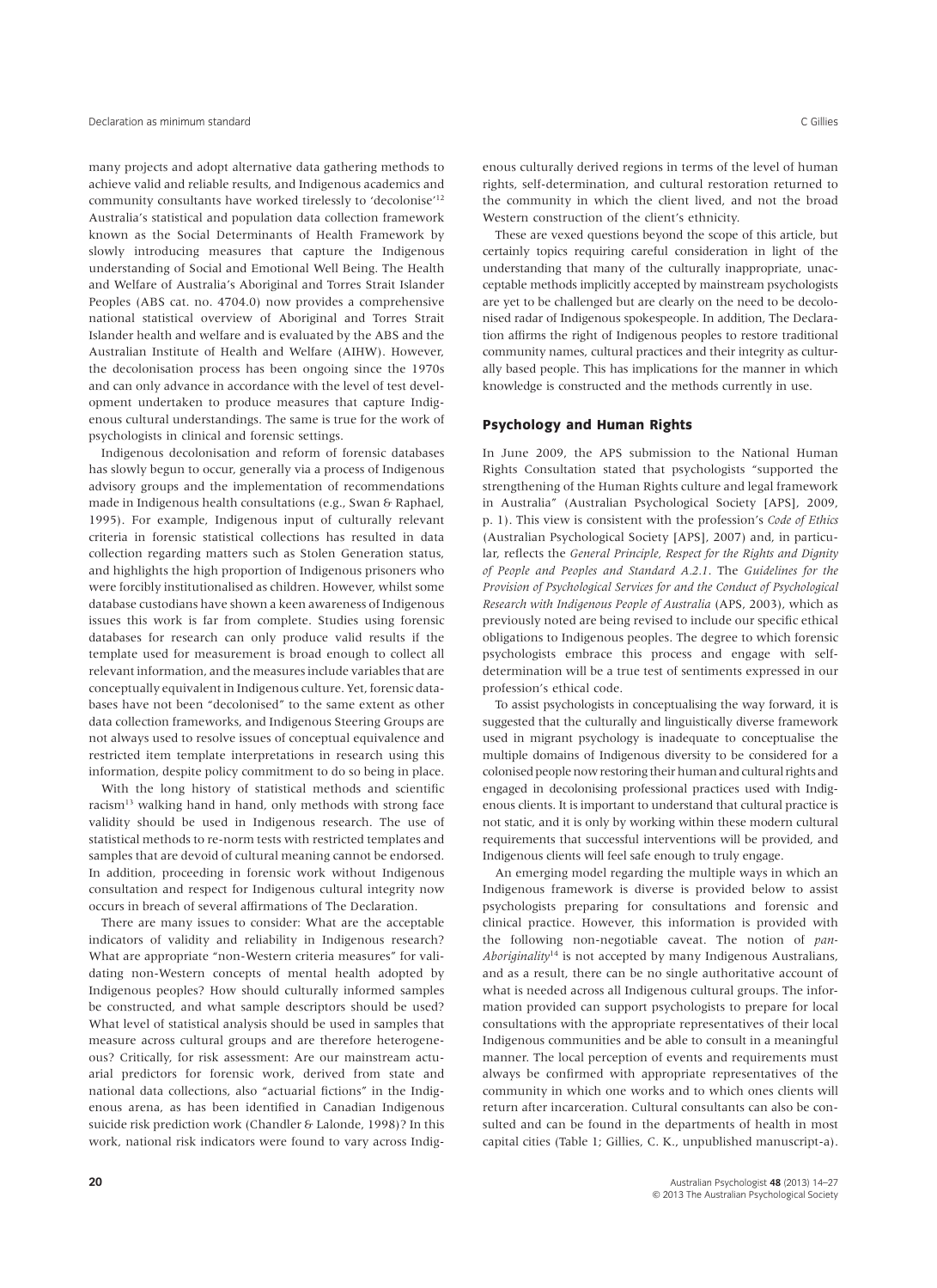| Table 1                                                                                                                                                                                                                                                                                                                                                                                                                                                                                                                                | Multiple Levels of Indigenous Diversity in the Aftermath of Australia's Colonisation                                                                                                                                                                                                    |                                                                                                                                                                                                                                                                                                                                                                                                                                               |                                                                                                                                                                                                                                                                                                         |
|----------------------------------------------------------------------------------------------------------------------------------------------------------------------------------------------------------------------------------------------------------------------------------------------------------------------------------------------------------------------------------------------------------------------------------------------------------------------------------------------------------------------------------------|-----------------------------------------------------------------------------------------------------------------------------------------------------------------------------------------------------------------------------------------------------------------------------------------|-----------------------------------------------------------------------------------------------------------------------------------------------------------------------------------------------------------------------------------------------------------------------------------------------------------------------------------------------------------------------------------------------------------------------------------------------|---------------------------------------------------------------------------------------------------------------------------------------------------------------------------------------------------------------------------------------------------------------------------------------------------------|
| Focus of attention                                                                                                                                                                                                                                                                                                                                                                                                                                                                                                                     | Think local                                                                                                                                                                                                                                                                             | Conceptual parameter                                                                                                                                                                                                                                                                                                                                                                                                                          | Cultural respect method                                                                                                                                                                                                                                                                                 |
| Indigenous Human Rights in Action When Preparing for Indigenous Partnerships in Clinical Work and Research<br>demonstrated empirically as accurate and prevents<br>Indigenous formulations from being evaluated (see<br>cultural regions known as 'Language groups' are<br>50,000 years of separate and discrete Indigenous<br>not extinguished by imposed state and local<br>pan-Indigenous concept that has not been<br>The use of imposed boundaries privilege the<br>government boundaries.<br>1. Ancestrally diverse<br>note 13). | groups, communities may vary in<br>capacity to exercise self-determination.<br>density of cultural continuity intact<br>ongoing colonisation style<br>custom and protocol<br>first contact pattern<br>Across language<br>terms of:                                                      | heterogeneous. Samples based on state and national<br>cultural meaning and may blank out main statistical<br>country' and ATSIC regional classification to allow<br>culturally valid interpretation and comparison to<br>Demographic profiles should include the 'subject's<br>boundaries may be "actuarial fictions", have no<br>Indigenous Social determinates of health data.<br>Samples collected across cultural regions are<br>effects. | (Indigenous peoples (plural) or a (cultural group) man or<br>cultural authority to represent the community<br>in and out of country status<br>(e.g. a Rumindjeri man).<br>correct terminology<br>woman (singular)).<br>self identification<br>Respect:                                                  |
| hierarchy of management imperatives.<br>Cultural, custom and protocol diverse<br>mediation strategy<br>decision making<br>problem solving<br>Culturally defined:<br>- obligations<br>reciprocity<br>spirituality<br>$\sim$                                                                                                                                                                                                                                                                                                             | Retelling of suppressed history<br>Modern cultural practice<br>Local cultural recovery<br>Traditional practice<br>Local SEWB profile                                                                                                                                                    | Must work with both static & dynamic (modern) cultural<br>and the partnership established for working together<br>Indigenous people own their own cultural knowledge<br>Consult Indigenous ways of being and doing theory.<br>should be reflected in joint publications.<br>understandings and practices.                                                                                                                                     | Also consult professional cultural consultants<br>bi-directional acculturation process.<br>Welcome to country protocol<br>cultural recovery process<br>advice at consultation<br>Elder & gender roles<br>Indigenous kinship<br>Respect:                                                                 |
| May wish to be seen by an Indigenous worker, even if<br>Mainstream services may be an unacceptable option<br>or are only used as a crisis option.<br>Engagement & retention diverse<br>less qualified.<br>$\vec{3}$                                                                                                                                                                                                                                                                                                                    | Unique trust, transference, and counter transference<br>Appropriate referrals may be made to a "vouched for<br>present in sufferers of historical<br>staff members" not the service itself<br>issues may be<br>trauma.                                                                  | Indigenous help-seeking hierarchy will be followed.<br>Indigenous engagement & retention programs are<br>required to make services suitable.                                                                                                                                                                                                                                                                                                  | indigenous reference groups and steering<br>indigenous engagement stratagy<br>indigenous retention programs<br>- formal partnerships<br>joint publication.<br>indigenous staff<br>committees.<br>Arrange:                                                                                               |
| Indigenous culture has a historical orientation. Past<br>Suppressed histories mask Indigenous people's<br>lives in Australia and denial makes moving on<br>wrongs must be put right to move forward.<br>4. Historically diverse<br>difficult.                                                                                                                                                                                                                                                                                          | associations with racist practice, the services current<br>acknowledgment of past wrong, the provision of a<br>service use include their historical<br>fully informed apology & the current capacity to<br>cultural needs.<br>accommodate<br>Local barriers to                          | Consult historical trauma theory including the role of<br>trans-generational transmission of trauma effects.                                                                                                                                                                                                                                                                                                                                  | Cultural, historical analysis and case study are needed to<br>understand the context of assessments.                                                                                                                                                                                                    |
| Distinguish Aboriginal English (home language) from<br>standard Australian English (school language.<br>Appropriate question formats need to be<br>established for interviewing and testing.<br>Linguistically diverse<br>5.                                                                                                                                                                                                                                                                                                           | iginal English in ancestrally discrete<br>Different local traditional language structure may<br>underpin Abor<br>areas.                                                                                                                                                                 | Language aquisition developmental sequences may be<br>Use interpretative assistance for assessment in broad<br>Indigenous English dialect speakers.<br>different.                                                                                                                                                                                                                                                                             | Formally assess client's capacity to control for standard<br>Australian English questioning under conditions of<br>cross examination, psychological testing and<br>interview.                                                                                                                           |
| Services associated with historical trauma may be<br>Structure of service provision in accordance with<br>the culturally defined help seeking hierarchy<br>- Use culturally informed healing models<br>Indigenous psychotherapy<br>triggers for anxiety states.<br>- Trauma informed therapy<br>6. Healing Model Diverse                                                                                                                                                                                                               | culturally appropriate in the community in which the<br>Use models of healing as they are understood to be<br>Non-acculturating and non-assimilation models are<br>Encourage cultural recovery & continuity.<br>Respect human rights in therapy.<br>program is conducted.<br>essential. | strategy, Indigenous retention strategy and culturally<br>competent staff and are run in settings audited for<br>Have the involvement of the community to which the<br>Healing services have an Indigenous engagement<br>institutional racism<br>person will return.                                                                                                                                                                          | Use culturally informed programs and formal partnership<br>models in which individual and community healing are<br>agreements to develop clinical services. Holistic<br>strategies for managing historical trauma are<br>targeted simultaneously is a very culturally<br>appropriate model<br>included. |

C Gillies **Declaration as minimum standard** 

Australian Psychologist **48** (2013) 14–27 © 2013 The Australian Psychological Society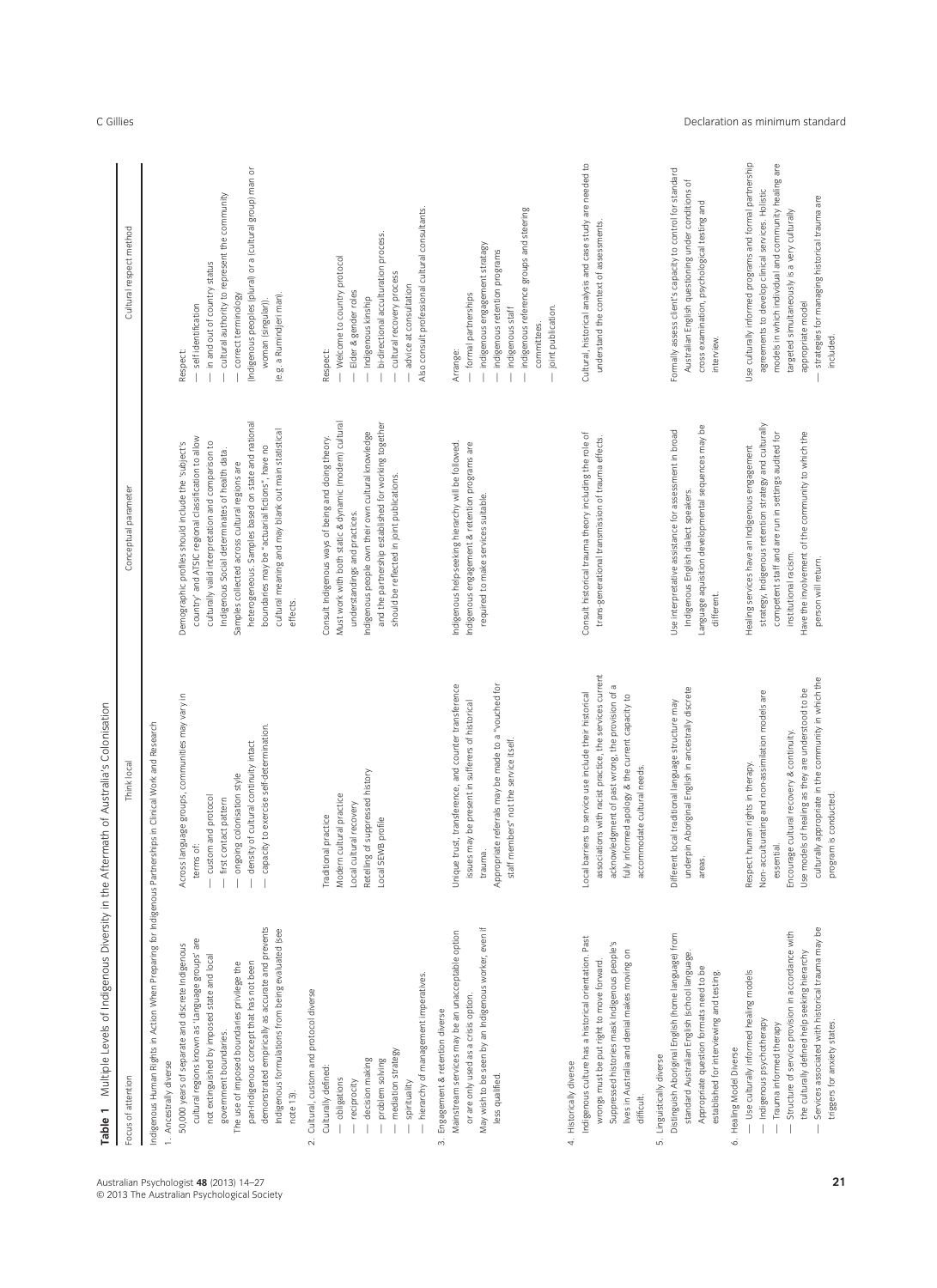| Continued<br>Table 1                                                                                                                                                                                                                                                                                                                                                                                                                                                                                                                                                                                                                                                                                                                                                                                                                    |                                                                                                                                                                                                                                                                                                                                                                                                                                                                                                                                                                                                                                                                           |                                                                                                                                                                                                                                                                                                                                                                                                                                                                                                                                                    |                                                                                                                                                                                                                                                                                                                                                                                                                                                                                   |
|-----------------------------------------------------------------------------------------------------------------------------------------------------------------------------------------------------------------------------------------------------------------------------------------------------------------------------------------------------------------------------------------------------------------------------------------------------------------------------------------------------------------------------------------------------------------------------------------------------------------------------------------------------------------------------------------------------------------------------------------------------------------------------------------------------------------------------------------|---------------------------------------------------------------------------------------------------------------------------------------------------------------------------------------------------------------------------------------------------------------------------------------------------------------------------------------------------------------------------------------------------------------------------------------------------------------------------------------------------------------------------------------------------------------------------------------------------------------------------------------------------------------------------|----------------------------------------------------------------------------------------------------------------------------------------------------------------------------------------------------------------------------------------------------------------------------------------------------------------------------------------------------------------------------------------------------------------------------------------------------------------------------------------------------------------------------------------------------|-----------------------------------------------------------------------------------------------------------------------------------------------------------------------------------------------------------------------------------------------------------------------------------------------------------------------------------------------------------------------------------------------------------------------------------------------------------------------------------|
| Focus of attention                                                                                                                                                                                                                                                                                                                                                                                                                                                                                                                                                                                                                                                                                                                                                                                                                      | Think local                                                                                                                                                                                                                                                                                                                                                                                                                                                                                                                                                                                                                                                               | Conceptual parameter                                                                                                                                                                                                                                                                                                                                                                                                                                                                                                                               | Cultural respect method                                                                                                                                                                                                                                                                                                                                                                                                                                                           |
| 7. Assaults on cognitive functioning across the life span diverse<br>syndrome only in those who have substance abuse<br>poor maternal nutrition; exposure to teratogenic<br>agents in-utero. exposure to volatile substances;<br>histories; the cognitive effects of the diseases of<br>screening for accumulative cognitive syndromes<br>resulting from intrauterine growth retardation;<br>injury; psychotic disorders (distinguished from<br>poverty; early onset dementia and past head<br>Interview to determine the need for cognitive<br>chronic alcoholic syndrome and Korsakoffs<br>spiritual presentations).                                                                                                                                                                                                                  | Local cultural understandings regarding the meaning of<br>purporting to measure Indigenous IQ are a particular<br>necessarily reflect impaired pre-morbid functioning.<br>should also be collected to inform interpretation of<br>Elders may have only been provided with segregated<br>historically linked to scientific racism. (Those tests<br>cognitive states and the way they are discribed<br>education resulting in an impoverished fund of<br>Respect requests not to be assessed using tests<br>western knowledge at testing that does not<br>test results.<br>issue).                                                                                          | incapacity for accurate interpretation of non-verbal<br>behaviour if right frontal lobe syndrome is present.<br>separation victims. Provide training to prevent the<br>behaviour and emotional regulation deficits in first<br>and second generation trauma and child/parent<br>adoption of criminal trajectories and antisocial<br>Control for Indigenous specific test taking issues:<br>method of demonstrating intelligence<br>use of contextualised time.<br>test taking skills<br>cognitive style<br>$\overline{\phantom{a}}$                | Assess for trans-generational transmission and manage<br>specific developmental sequence and impoverished<br>numerous across the lifespan in Indigenous people.<br>concentration and memory functioning is restored<br>Recognises that assaults on brain function are more<br>rapidly to prevent long term reductions in cortical<br>trauma states in children immediately to ensure<br>Differences at testing may also reflect Indigenous<br>education not deficits.<br>volumes. |
| literature will occur from community to community<br>Knowledge transmission to develop a "what works"<br>along traditional communication lines. Forensic<br>The top-down expert driven knowledge making is<br>rejected. Indigenous partnership in knowledge<br>8. Knowledge making and research model diverse<br>making is essential. Build skills in Indigenous<br>psychologists will only be involved when the<br>correct partnerships are formed.<br>research reform.                                                                                                                                                                                                                                                                                                                                                                | Report on the degree to which consultation advice was<br>Use Indigenous reference groups and non-tokenistic<br>consultation.<br>followed.                                                                                                                                                                                                                                                                                                                                                                                                                                                                                                                                 | knowledge. Full transparency should occur in reports<br>regarding what advice was provided by Indigenous &<br>non-Indigenous informants and the rational driving<br>decision making for what was acted on and what<br>Consult Indigenous research reform literature for<br>strategies to develop Indigenous informed<br>was not                                                                                                                                                                                                                    | Use participatory action research paradigm and genuine<br>question, gather the community perception of needs,<br>develop the program or further study, conduct the<br>publication. Budget for steering committee cost.<br>research partnerships to formulate the research<br>evaluation and interpretation, write-up and                                                                                                                                                          |
| relevant selections of the DSM (Gillies, unpublished<br>may be cyclical and the focus is on cumulative and<br>modem historically and culturally bound idioms of<br>style of clinical states. The presence of conditions<br>may be missed with standard screening tools and<br>physical, emotional, spiritual, historical and social<br>interview technique. Bi-cultural presentations are<br>health and wellbeing, or the unique presentation<br>assumed to interact with each other. Causality is<br>factors which are evaluated simultaneously and<br>collective effects expressed in traditional and<br>distress which are yet to be articulated in the<br>A whole of life model is endorsed incorporating<br>capture Indigenous understandings of mental<br>data-a). Mainstream measures do not always<br>9. Clinical model diverse | Western acculturation; Local obligations pattern and<br>consultation with the community. Aboriginal culture<br>cultural formulations guided by local understanding.<br>frustration of obligation performance; acculturation<br>Assess for local: idioms of distress; regional modes of<br>is a non-western culture and DSM formulations may<br>adjustment arising from the local style of impossed<br>both ways and bicultural identity may be seen. Use<br>It may not be culturally appropriate to reveal certain<br>Include the family in the assessment if requested<br>Local idioms of distress need to be established in<br>not be accepted by some.<br>information. | Use an Indigenous specific protocol for assessment for:<br>distress; psychosis (and spiritual presentation); social<br>The client's lack of knowledge about how "colonisation<br>parole planning; childhood trauma; local idioms of<br>presentation does not mean the dynamics are not<br>stolen generations; historical trauma; compound<br>grief; culturally bound syndromes. diversion and<br>determinates of health, cultural sickness and<br>dynamics" might be impacting their current<br>suitability of healing program needs.<br>doing so. | Seek advice from professional "cultural consultants" and<br>Examine your personal attitudes and do not rely on the<br>world health status in remote, regional, and urban<br>Learn how clinical presentations are altered by third<br>training, master classes, e-learning and personal<br>Undertake multiple types of cultural competence<br>media as your source of information.<br>populations.<br>reading.<br>elders.                                                          |
| common in urban, regional and remote settings.                                                                                                                                                                                                                                                                                                                                                                                                                                                                                                                                                                                                                                                                                                                                                                                          |                                                                                                                                                                                                                                                                                                                                                                                                                                                                                                                                                                                                                                                                           |                                                                                                                                                                                                                                                                                                                                                                                                                                                                                                                                                    |                                                                                                                                                                                                                                                                                                                                                                                                                                                                                   |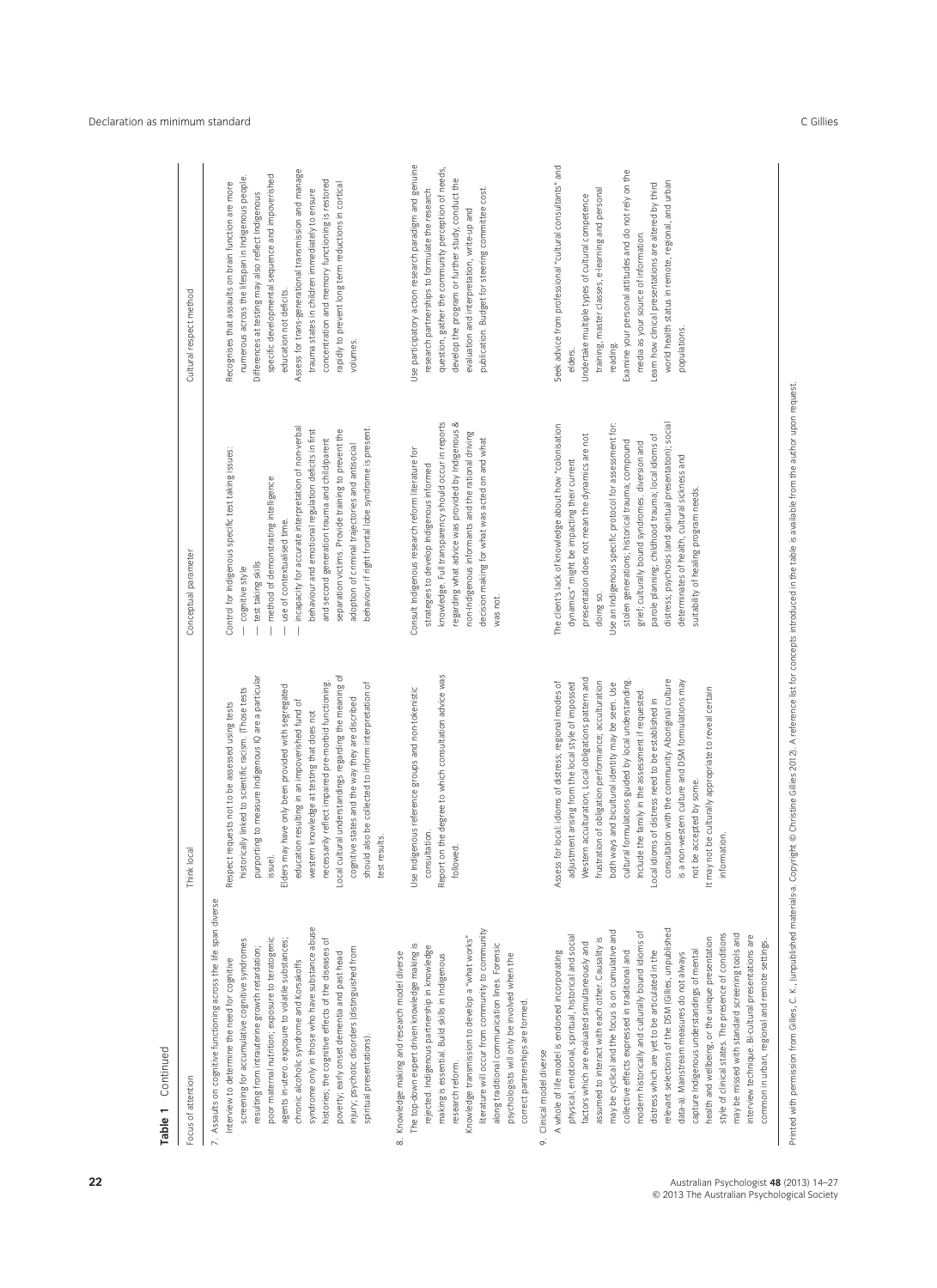# **Day-to-Day Practice: Ways Forward?**

Beyond the multiple domains of Indigenous diversity tabulated above, there is a need for psychologists to also develop focused cultural competence in the specific areas in which professional opinion is sought. This is critical because of the low level of resource support for Indigenous-specific assessment and program development that we find ourselves left with in the aftermath of science having different historical objectives for Indigenous. Practice remains mostly dominated by the use of mainstream risk assessment protocols that adopt the culturally neutral position inadvertently continuing the colonisation dynamic of suppressing the measurement of culturally relevant data during the formal assessment stage of interviews. It follows then that assimilation bias may also then be inadvertently introduced into our clients' records as a result of practitioners reverting to the day-to-day use of dominant culture and migrant management procedures with Indigenous clients in the absence of having appropriate resources to use. This process is seen as an example of institutional racism. That is unintentional racism resulting from inadequate resource development and practitioners having no alternatives but to adopt an assimilationist stance.

The type of framework that is needed to guide day-to-day practice is a culturally informed holistic framework. An example of such a framework is proposed called the Unintentional Hurting while Helping Framework. Under this framework and in a separate analysis multiple service provision transmission points across those stages of the forensic system that include input from psychologists were identified, and the likelihood of ill-informed cultural practice occurring was reviewed. Twenty assessment and programming issues were identified, that if performed in a culturally incompetent manner could contribute to slowly accumulating bias in assessment and programming across multiple service delivery points, eventuality negatively impact forensic outcomes (Gillies, C. K., unpublished data). Potential transmission points for accumulating bias were classified in a five-domain model. The philosophy driving the model is that the practitioner must be culturally competent in the specific domain in which professional opinion is being sought in order to provide a reliable and valid opinion that meets the court's standard of evidence as being "beyond reasonable doubt." As noted above the model is called the "Unintended hurting while helping model," to reflect two foundational understandings of Indigenous psychology. First, from institutional racism theory (Jones, 1997), is the recognition that professional racism is not guided by malice and racist intent but rather by being ill-equipped to change practice, having no alternative but to revert to dominant cultural practice and only having access to measurement tools with inherent error and assimilationist bias. Second is that all major historical abuses carried out against Australian Indigenous peoples have been implemented by helping professionals, police, and educators undertaking their required day-to-day duties in the belief they were helping, "doing their best" with what they had and that this was sufficient (Gillies, 2007). These approaches have resulted in disastrous outcomes in the past, and in an Indigenous cultural security and affirmed human rights environment, is not sufficient. We must ensure that psychological risk assessments carried out by practitioners adopting the "doing our best" philosophy using dominant culture and migrant management techniques

without mechanisms in place to scale the impact of the institutional racism in the client criminogenic record is not the mechanism through which unexamined bias formally accumulates and directs inappropriate outcomes for Indigenous peoples in the forensic setting.

The items evaluated in the model include content related to Indigenous-specific needs with regard to mitigation; fitness to enter a plea; judgements about the client's respect for the law; capacity to adhere to non-custodial orders; and capacity to appropriately withstand cross-examination in speakers of Aboriginal dialects. Also, the cultural requirements for diversion and parole plans and the appropriateness of healing program models now on offer and those used in past rehabilitative efforts are considered. The level of engagement with Indigenous hybrid initiatives and community participation in the client's program are also considered. At a technical level, appropriate modification of clinical profiles to accommodate the presence of third world health status, some non-western presentations in clinical conditions and the management of Indigenous-specific transference issues are considered. The size of the database available to address the specific issues under consideration, the cultural knowledge of the assessor, and human rights considerations are also considered. These items are classified under the five domains outlined in Figure 1.

Since Indigenous Australians are among the most incarcerated people in the world, and psychologists play a significant role in generating information that is used to clarify issues during trial and sentencing, quantify the level of support provided at parole, and develop recidivism management programs, it is essential to ensure these functions are correctly performed. This is particularly necessary as some mainstream assessment tools are being found to have doubtful predictive ability with Indigenous clients but have been used to establish risk of relapse that results in the client being retained in jail even after their sentence has been completed under the preventative detention legislation. There should be little doubt that this raises human rights concerns and puts the reputation of psychologists at risk. In addition, the validity of the measures have already been questioned in legal cases (see Woods v The Director of Public Prosecutions [WA, 2008]).

Forensic classification and risk assessment systems should be regularly validated in any under-researched groups (Holsinger, Lowenkamp, & Latessa, 2003; 2006). Yet, revalidation studies to regularly revalidate measures with Indigenous clients and broaden the assessment template used do not occur routinely, and the development of Indigenous-specific risk indicators need profiles (SPCRNs) and responsively guidelines (ISRRs) are in its infancy. In an attempt improve assessment in this area, two forensic Unintentional Hurting while Helping scales are under construction that operationalised the five-domain, 20-item Unintended Hurting while Helping model. Scale 1 will allow the level of institutional racism in past assessments to be estimated, and Scale 2 will provide a structured interview form to augment formal risk assessment and collect culturally appropriate information during formal assessment.

# **Conclusion**

In this article, a space has been claimed to call for a more serious evaluation of culturally informed perspectives regarding Indigenous forensic practice. An attempt has been made to show that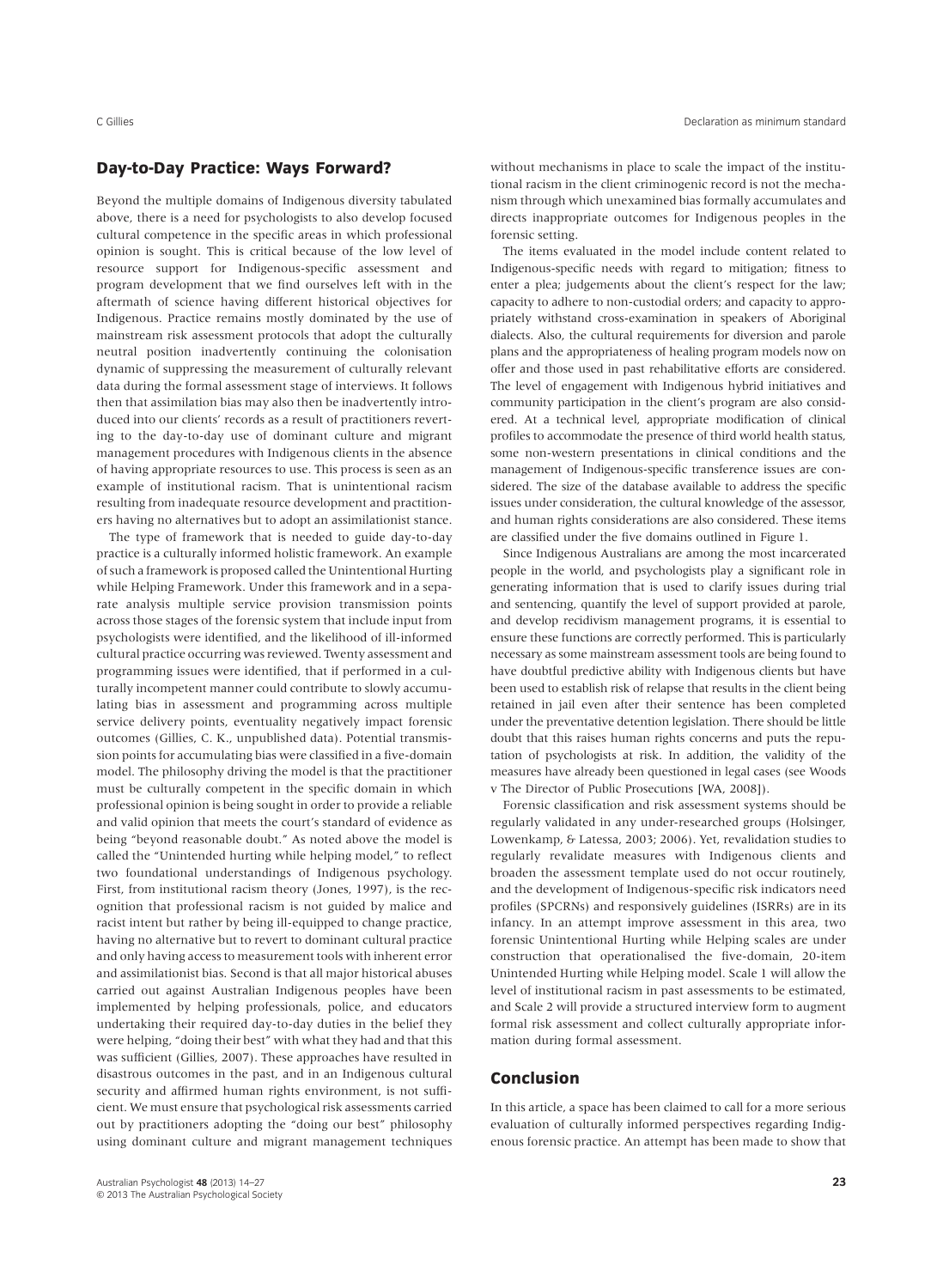

**Figure 1** The Unintended Hurting While Helping Model: The Progressive Directing of Indigenous Peoples towards Adverse Outcomes during Professional Practice. Reproduced with permission from Gillies, C. K., (unpublished materials-c. Copyright © Christine Gillies 2012).

what constitutes appropriate practice is mediated by traditional cultural requirements and modern cultural requirements arising from one's historical and cultural positioning in the ongoing colonisation dynamic—found in administrative, scientific, and professional practices—that while installed at an earlier time, continue unchallenged today. It is suggested that such matters established impenetrable barriers to successful forensic assessments, programming, and outcomes that we must work hard to remove. It has also been emphasised that neither the good intentions of psychologists working without appropriate structural supports, nor treating Indigenous clients "as if" they are migrants, constitutes a sufficient response. Since it is timely to consider the level of expertise we bring to the evaluation of Indigenous clients, six strategic goals are suggested in order for us to develop the competencies to limit our potential contribution to the over-representation of Indigenous people in the correctional system and begin complying with The Declaration: (1) a high quality Indigenous-scientific "best practice catch-up" grounded in human rights and Indigenous self-determination approach be conducted; (2) a Centre for Research Excellence for Indigenous Assessment be established that is Indigenous-led, adopts culturally informed methodology, has the capacity to develop Indigenous-specific assessments and provides cultural consultation for forensic research being undertaken nationally at other centres; (3) minimum standards for establishing the reliability and validity of assessment tools for Indigenous clients be developed, requiring a more comprehensive use of test construction and translation methods, culturally informed variable definitions and normative samples, and facilitates the development of measures that allow the formal collection of culturally relevant data during assessments; (4) post-colonial, historical trauma, and Indigenous theory and healing models be introduced into the psychology curriculum (Australian Psychology Accreditation Standards, 2010) and into master classes for those developing recidivism programming and diversion and parole plans; (5) the Forensic College introduces symposia developed

in partnership with Indigenous stakeholders regarding effective models for consultation and working in partnership with communities and adopting Indigenous terms of reference to develop a culturally appropriate forensic practice; and finally, (6) the accumulative effect of institutional racism on forensic outcomes be evaluated and a corrective mechanism for scoring procedures be developed, if found to be warranted.

# **Notes**

1. United Nations General Assembly (2007)*. Declaration on the Rights of Indigenous Peoples* (UNRIP: first adopted by the United Nations General Assembly. Thursday 13 September 2007. Adopted in Australia 2009.

2. It is not universally accepted that the over-representation of Indigenous peoples in the correctional system reflects the presence of Institutional racism. See the debate between Weatherburn, Fitzgerald, & Hua (2003) and Cunneen (2006), summarised in Blagg (2008, pp. 9–11).

3. Australian Human Rights Commission. UN Declaration on the Rights of Indigenous Peoples. Fact Sheets: 1:http:// www.hreoc.gov.au/social\_justice/declaration/fact\_sheet1.html Retrieved 27 August 2012. 2:http://www.hreoc.gov.au/social\_ justice/declaration/fact\_sheet2.html Retrieved 27 August 2012. 4. See RAP**@** http://www.Psychology.org.au/reconciliation Retrieved 27 August 2012.

5. Electronic edition, forensic articles from *The Australian Psychologist*, the *Australian Journal of Psychology*, and *Clinical Psychologist*.2001–2011.Forensic College APS.

6. Databases: Psychology and Behavioral Sciences Collection, PsycINFO, PsycARTICLES.

7. Each Indigenous group in Australia refers to their unique and discrete cultural region as "their country" in the same way as Europeans refer to their discrete cultural regions as countries. 8. Personal communication (2010). Indigenous Adviser, Indigenous Development Unit, Department of Education NSW.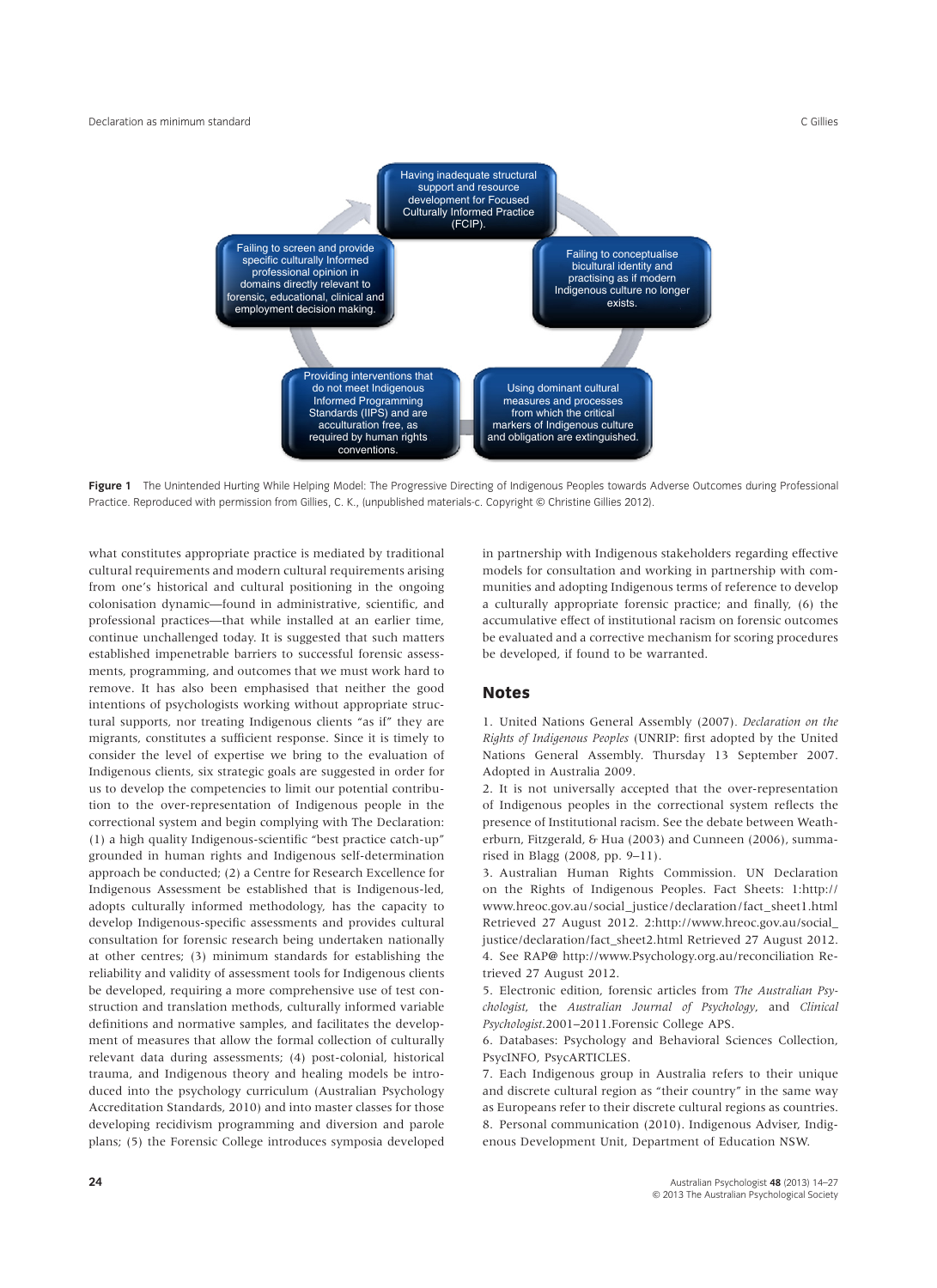9. For example, the goal of eugenics was to control birthing rates, offspring "type," and environments. While strategies were applied in an ad hoc fashion determined by the administrator's academic affiliations rather than via broad strategic planning, and the approaches adopted at one mission might be at odds with the methods used at other locations and even at odds with other eugenics approaches, local approaches, when applied, were comprehensively applied. For example, the selection of Indigenous peoples' marriage partners and work programs were controlled by protectors and mission managers. For some, racial mixing was prevented. For others, racial "whitening" was promoted. In the latter case, by continuing to send fertile women on work placements with mainstream families where rape was

common (despite well-documented missionary and parliamentary criticism, see Choo, 2001) and then subsequently preventing the resulting lighter skin offspring from marring anyone with darker skin (Glowczewski, 2008), the skin of many Aboriginal people was deliberately lightened over several generations. In the language of modern genocide theory, this was a form of multi-generational ethnic cleansing.

10. See "Great Chain of Being," Ranzijn et al. (2009).

11. Due to the exclusion of Indigenous people from higher education until very recently the concerns regarding Australian and German pre-war eugenics programmes by Indigenous people can only be established by the symbolic gestures made at the time. Despite the restrictive living conditions at the time the first International delegation to complain about the treatment of Jewish people in Germany in the World War II era was attempted by an Aboriginal delegation.William Cooper, Yorta-Yorta man and leader of the delegation to the German Embassy in Melbourne has been formally commemorated by the people of Israel for his efforts.

12. The term "decolonise" in this context means the process of peacefully removing pernicious colonial practice that continue to distort or occlude genuine cultural practice (see the Decolonisation Movement).

13. Scientific racism refers to the use unsound scientific techniques and hypotheses to justify racial profiling and attributions of superiority or inferiority based on race. The origins of adopting scientific racism to guide measurement in psychology can be traced to Frances Galton who developed his methods and founded eugenics using a method first developed by a criminologist. Galton was also one of the first to write about the control of marriage as a eugenics strategy. Scientific racism is associated with pseudo science, racially motivated hypothesis reflecting stereotypes, confirmatory research design, racial typography, and profiling.

14. Pan-Aboriginality amalgamates all Aboriginal cultures into a single group, thereby erasing crucial aspects of identity specific to discrete Aboriginal peoples, whereas Aboriginal peoples see themselves as culturally unique and different to their Aboriginal neighbours (Glowczewski, 2008). Pan-Aboriginality is an imposed construct that assumes a heterogeneity that has not been demonstrated empirically.

# **References**

Allard, T., Stewart, A., Chrzanowski, A., Ogilvie, J., Birks, D., & Little, S. (2010). Police diversion of young offenders and Indigenous over

–representation. *Trends & issues in crime and criminal justice. Australian Institute of Criminology.* No. 390 March 2010.

- Anaya, S. J. (1996). *Indigenous peoples in International law*. Melbourne: Oxford University Press Inc.
- Anaya, S. J. (2009). *International human rights and Indigenous peoples*. Gaithersburg: Aspen.
- Andary, L., Stolk, Y., & Klimidis, S. (2003). *Assessing mental health across cultures*. Brisbane: Academic Press.
- Attwood, B., & Markus, A. (1999). *The struggle for Aboriginal rights: A documentary history*. Sydney, NSW: Allen and Unwin.
- Atkinson, J., Nelson, J., Atkinson, C. (2010). Trauma, transgenerational transfer and effects on community wellbeing. In P.N. Purdie, P. Dudgeon, & R. Walker (Eds.), *Working Together: Aboriginal and Torres Strait Islander Mental Health and Wellbeing Principles and Practice* (pp. 135–144). Canberra: Commonwealth of Australia 2010.
- Australasian Centre for Rural and Remote Mental Health (ACRRMH) (2009). *Key directions for a social, emotional, cultural and spiritual wellbeing population health framework for Indigenous Australians in Queensland*. Round Table.
- Australian Bureau of Statistics (ABS) (2009). 4517.0—*Prisoners in Australia, 2009*. Retrieved from http://www.abs.gov.au/ ausstats/abs@.nsf/Products/883661CDFE8BCB97CA257687001CDC88? opendocument

Australian Psychology Accreditation Standards (2010). Rules & Standards. June 2010. Retrieved from the APAC Webpage at

- http://www.psychologycouncil.org.au/standards-and-guidelines/. Australian Psychological Society (APS) (2003). *Guidelines for the provision of psychological services for and the conduct of psychological research with Indigenous people of Australia*.
- Australian Psychological Society (APS) (2007). Psychologists code of ethics. Melbourne.
- Australian Psychological Society (APS) (2009). Submission to the national human rights consultation. June 2009.
- Baldry, E., Dowse, L., & Clarence, E. (2011). People with mental and cognitive disabilities: Pathways into prison background paper for the national legal aid conference. Darwin 2011. Retrieved from http://www.ntlac.nt.gov.au/doc
- Behrendt, L., Cunneen, C., & Libesman, T. (2009). *Indigenous legal relations in Australia*. Melbourne: Oxford University Press.
- Blagg, H. (2008). *Crime, Aboriginality and the decolonisation of justice*. Leichhardt, NSW: Federation Press.
- Boatshed Declaration. National roundtable on research on racism towards Indigenous Australians, Monday 1st June to Tuesday 2nd June, 2009. The University of Western Australia. Retrieved from http://www.aida. org.au/pdf/statements/NationalRoundtableDeclaration.pdf
- Chandler, M. J., & Lalonde, C. (1998). Cultural continuity as a hedge against suicide in Canada's first nations. *Transcultural Psychiatry*, *35*(2), 191–219.
- Choo, C. (2001). *Mission girls: Aboriginal women on Catholic missions in the Kimberley, Western Australia 1900–1950*. Perth: University of Western Australia Press.
- Clark, A. (1970). *The psychology of punishment: an address given at a seminar at the University of Adelaide*, September 5, 1970. Adelaide: University of Adelaide, Department of Adult Education; no. 23. Retrieved from http://trove.nla.gov.au/result?q=text%3A%22 Publication+%28University+of+Adelaide.+Dept.+of+Adult+ Education%29+%3B%22
- Cooke, J. S. (2000). *A meeting of minds: The Australian psychological society and Australian psychologists 1944–1994*. Melbourne: Australian Psychological Society.
- Corry, S. (2007). *UN votes on indigenous peoples declaration*. [Electronic Resource]. Retrieved from *Survival International* Webpage, 10 September 2007 from http://www.survivalinternational.org/news/2499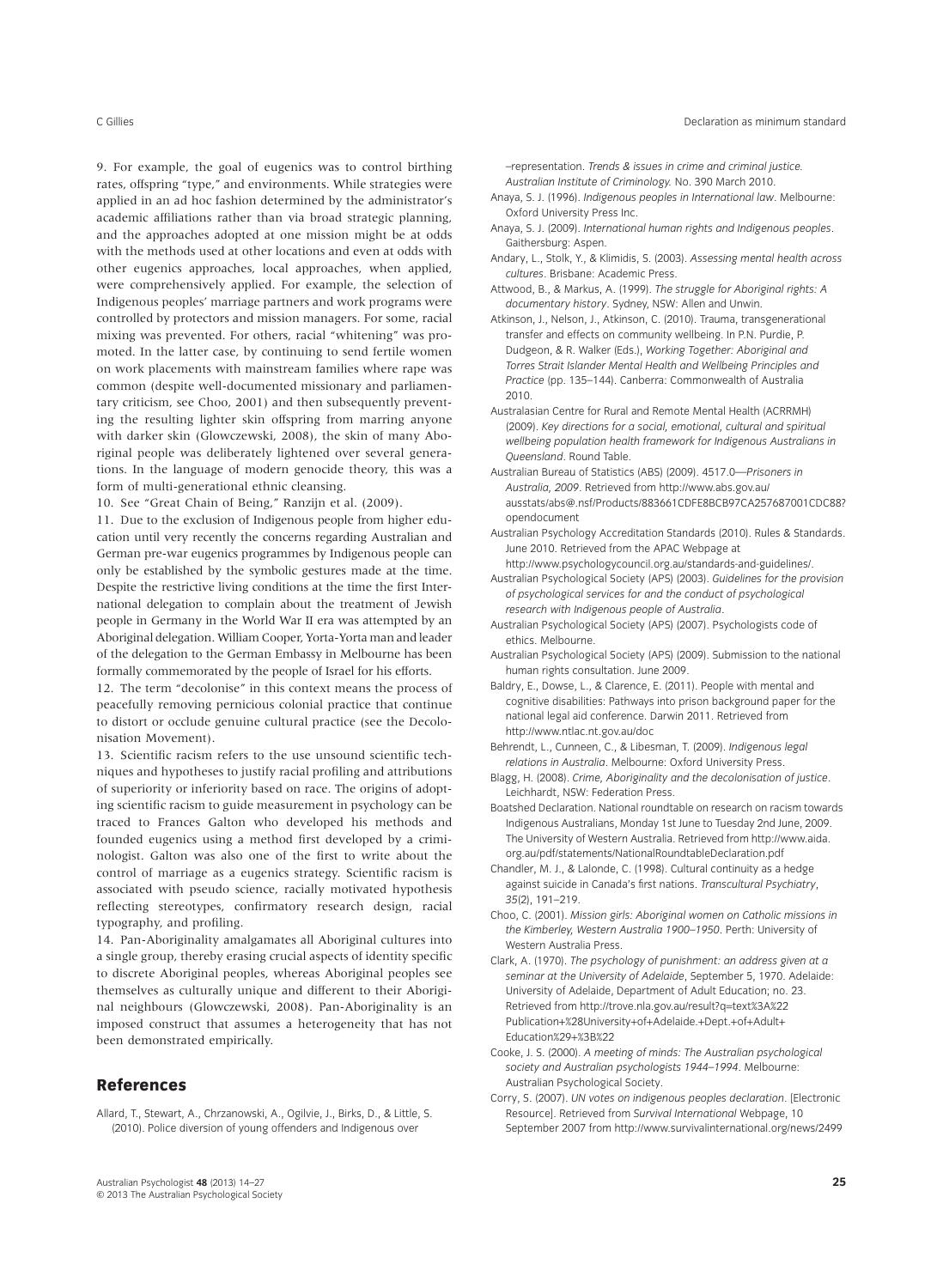#### Declaration as minimum standard C Gillies

- Cunneen, C. (2001). *Conflict, politics and crime: Aboriginal communities and the police*. St Leonards: Allen and Unwin.
- Cunneen, C. (2006). Racism, discrimination and the over-representation of indigenous people in the criminal justice system: some conceptual and explanatory issues. *Current Issues in Criminal Justice*, *17*(3), 329–346.
- Cunneen, C. (2007a). Criminology, human rights and Indigenous peoples. In M. Deflem (Ed.), *Crime and human rights. sociology of crime, law and deviance*, *9* (pp. 239–261). Bingley, UK: Emerald Group Publishing.
- Cunneen, C. (2007b). Policing in Indigenous communities. In M. Mitchell & J. Casey (Eds.), *Police leadership and management* (pp. 231–243). Sydney, NSW, Australia: Federation Press, Overpolicing.
- Cunneen, C. (2008). Indigenous incarceration: The violence of colonial law and justice. In P. Scraton & J. McCulloch (Eds.), *The violence of incarceration* (pp. 209–224). London: Routledge Taylor and Francis Group.
- Cunneen, C. (2011). Postcolonial perspectives for criminology. In B. M. Hoyle (Ed.), *What is criminology* (pp. 249–266). Oxford, UK: Oxford University Press.
- Cunneen, C., & White, R. (2007). *Juvenile justice: Youth and crime in Australia* (3rd ed.). South Melbourne: Oxford University Press.
- Davidson, G. (1995). Cognitive assessment of Indigenous Australians: Towards a multiaxial model. *Australian Psychologist*, *30*, 30–34.
- Davidson, G. (Ed.) (1998). *Ethnicity and cognitive assessment: Australian perspectives*. Darwin: DTP Press.
- Davis, M. (2008). *The United Nations declaration on the rights of Indigenous peoples*. Darwin: University of New South Wales. Faculty of Law Research Series.
- Day, A. (2003). Reducing the risk of re-offending among Australian Indigenous offenders: what works for whom? *Journal of Offender Rehabilitation*, *37*(2), 1–16.
- Day, A., Jones, R., Nakata, M., & McDermott, D. (2011). Indigenous family violence: An attempt to understand the problems and inform appropriate and effective responses to criminal justice system intervention. *Psychiatry, Psychology and Law*, *19*(1), 104–117.
- Dudgeon, P., Grogan, G., Collard, S., & Pickett, H. (1993). Counselling our way. Paper presented to the National Aboriginal Mental Health Association Conference, Sydney.
- Dudgeon, P., & Pickett, H. (2000). Psychology and reconciliation: Australian perspectives. *Australian Psychologist*, *35*, 82–87.
- Finnane, M., & McGuire, J. (2001). The use of punishment and exile: Aborigines in colonial Australia. *Punishment and Society*, *3*(2), 279–298.
- Fletcher, J. (1989). *Clean, clad and courteous*. Marrickville, NSW: Southwood Press.
- Garvey, D. (2000). A response to the Australian psychological society discussion paper on suicide. *Australian Psychologist*, *35*(1), 32–35.
- Gillies, C. K. (2007). Institutional safety: an important step towards achieving cultural safety. InPsych, Feb.
- Glowczewski, B. (2008). In Australia, it's "Aboriginal" with a capital "A." Aboriginality, politics and identity. Chpt. 6 In S. Tcherkezoff & F. Douaire-Marsaudon (Eds.), *The changing south pacific: Identities and transformations* (2nd ed.). Translated by Nora Scott. (pp. 135–157). Canberra: ANU E Press. The Australian National University Canberra ACT 0200, Australia Retreived from http://epress.anu.edu.au/ wp-content/uploads/2011/06/whole\_book1.pdf.
- Hinton, M. (1997). Sentencing and Indigenous Australians—Addressing overrepresentation from within the criminal justice system. In E. Johnston, M. Hinton, & D. Rigney (Eds.), *Indigenous Australians and the law* (pp. 64–85). Sydney: Cavendish Publishing (Australia) Pty. Ltd.
- Holsinger, A. M., Lowenkamp, C. T., & Latessa, E. J. (2003). Ethnicity, gender, and the Level of Service Inventory-Revised. *Journal of Criminal Justice*, *31*, 309–320.
- Holsinger, A. M., Lowenkamp, C. T., & Latessa, E. J. (2006). Exploring the validity of the Level of Service Inventory-Revised with Native American offenders. *Journal of Criminal*, *34*(3), 331–337.
- Human Rights and Equal Opportunity Commission (1997). *Bring them home: National inquiry into the separation of Indigenous children from their families*. Retrieved from http://www.hreoc.gov.au/social\_ justice/bth\_report/index.html
- Jones, J. M. (1997). *Prejudice and racism* (2nd ed.). New York: McGraw-Hill.
- Jones, R. (2011). Eugenics in Australia: The secret of Melbourne's elite. *The Conversation* 21 September 2011, 6.41am AEST. [Electronic resource]. Retrieved from http://theconversation.edu.au/eugenicsin-australia-the-secret-of-melbournes-elite-3350
- Law Reform Commission of Western Australia (2005). Aboriginal customary laws. Project 94. DISCUSSION PAPER (December 2005) and Background papers of the Aboriginal Customary Laws project, published individually throughout 2004–2005. Retrieved from http://www.lrc.justice.wa.gov.au
- McDaniel, M. (2009). Speech by Prof. Michael McDaniels, Dean of Education. UOWS at the launch of Allens Arthur Robinson Reconciliation Action Plan. 18th August 2009.
- McRae, H., Nettheim, G., & Beacroft, L. (1991). *Aboriginal legal issues: Commentary and materials*. Sydney: Law Book Co.
- Merry, S. E. (1992). Anthropology, law, and transnational processes. *Annual Review of Anthropology*, *21*, 357–379.
- Pearson, K. (1901). *National life from the standpoint of science*. London: Adam and Charles Black.
- Ranzijn, R., McConnochie, K., & Nolan, W. (2009). *Psychology and Indigenous Australians: Foundations of cultural competence*. South Yarra, Vic: Palgrave Macmillan.
- Rickwood, D., Dudgeon, P., & Gridley, H. (2010). A history of psychology in Indigenous mental health. Chapter 2 In N. Purdie, P. Dudgeon, & R. Walker (Eds.), *Working together: Indigenous mental health and wellbeing principles and practice* (pp. 13–24). Melbourne: Office of Indigenous Health, Department of Ageing and ACER.
- Royal Commission into Aboriginal Deaths in Custody (RCIADIC) (1987–1991). Royal Commission into Aboriginal Deaths in Custody National Reports: Vol. 1–6, Regional Reports, Underlying Issues Report, Individual Deaths Report (Commissioners E. Johnson, P. Dodson, Hon. D. O'Dea, LLB, Hon. J. Wootten, AC, QC, F. Wyvill, QC.) Australian Government Publishing Service, Canberra. AUSTLII. Reconciliation and Social Justice Library.
- Royal Commission into Aboriginal Deaths in Custody (RCIADIC) (1991)— Vol.1.–1.3 The disproportionate numbers of aboriginal people in custody, 1.3.1–7. Australian Government Publishing Service, Canberra. AUSTLII Reconciliation and Social Justice Library.
- Swan, P., & Raphael, B. (1995). *Ways forward: National Indigenous mental health policy. National consultancy report*. Canberra: AGPS. Retrieved from http://www.health.gov.au/internet/main/publishing.nsf/content/ 8AE2DAC350E39315CA257276001CAACA/\$File/wayforw.pdf
- Taylor, J. (2007). Indigenous peoples and indicators of well being: Australian perspective on United Nations global frameworks. *Social Indication Research*, *1*, 111–126.
- United Nations Permanent Forum on Indigenous Issues (2009). State of the world's Indigenous peoples. Department of Economic and Social Affairs Division for Social Policy and Development Secretariat of the Permanent Forum on Indigenous Issues. UN publication No: ST/ESA/328. First issued 2009. United Nations. New York. Retrieved from http://www.un.org/esa/socdev/unpfii/documents/ **SOWIP**
- United Nations General Assembly (2007). Declaration on the Rights of Indigenous Peoples (UNRIP: first adopted by the United Nations General Assembly). Thursday 13 September 2007. Adopted in Australia 2009.